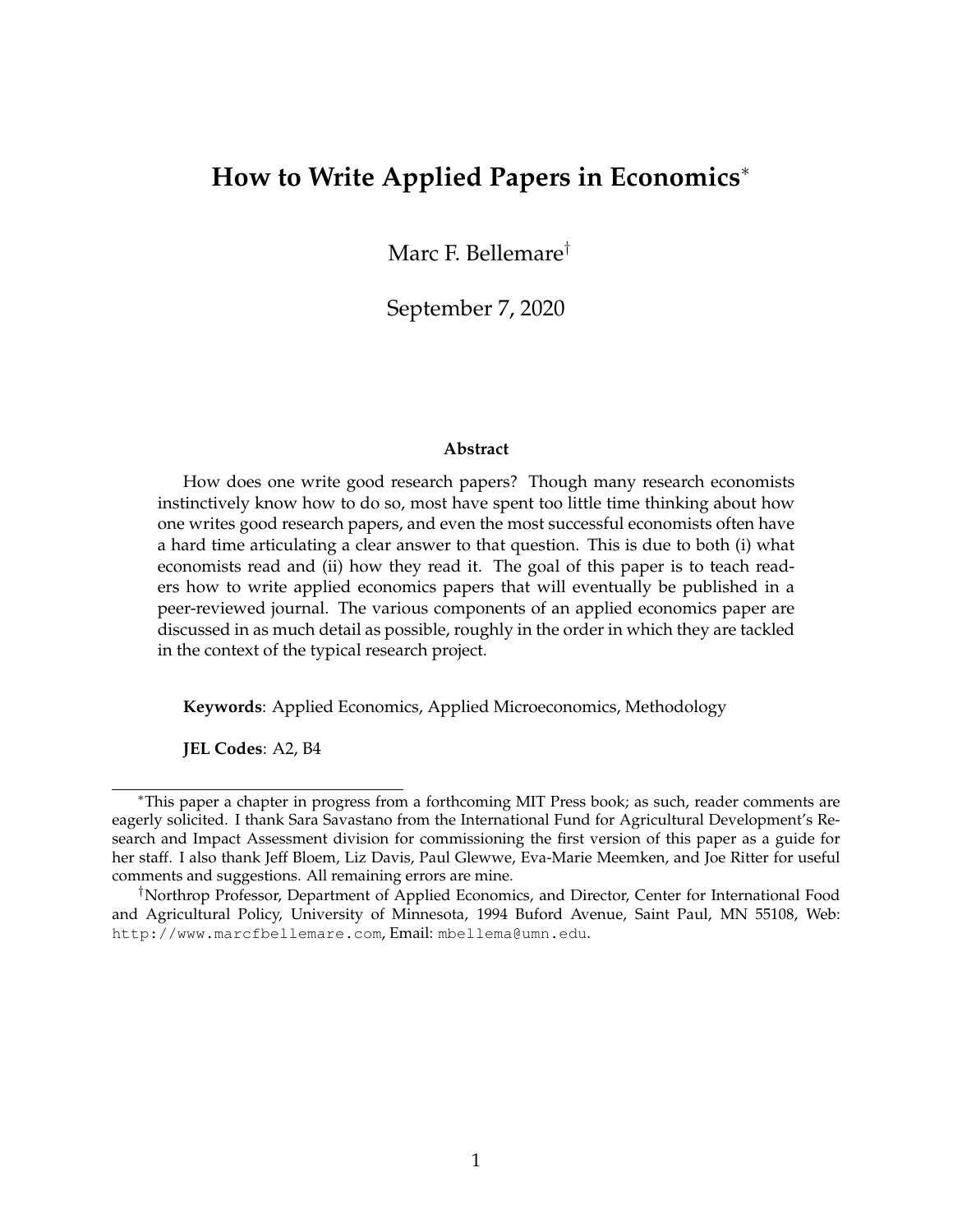"*I believe that what we become depends on what our fathers teach us at odd moments, when they aren't trying to teach us. We are formed by little scraps of wisdom.*" — Umberto Eco (1988), *Foucault's Pendulum*.

# **1 Introduction**

A good film makes you forget that you are watching a film. Similarly, a good research paper paper makes you forget that you are reading a research paper. The authors take you on a tour of what they have done: What they have asked themselves, how they have answered it, how they have made sure their answer was robust and what, if anything, we can learn from their results for policy or for business.

But just as a good film immerses you in the world it creates and makes you forget the various tropes and techniques used in the making of it, a good research paper is one that makes you forget to notice its overall structure as well as the various rhetorical devices employed by the authors.

How do you write a good research paper? In my experience, most research economists have spent too little time thinking about that question, and even the most successful economists would have a hard time articulating a clear answer to the same question.

This state of affairs is due both to *what* economists read, and to *how* they read it.

Regarding what economists read, the syllabus of most graduate field courses (e.g., behavioral, development, industrial organization, labor) usually consists of a "best of" for each topic covered—those papers that have shaped how people working in the field think and what they know about that topic. For instance, the syllabus for a graduate development economics course will almost surely include Foster and Rosenzweig (1995) and Suri (2011) in its reading list under the topic of technology adoption. In that literature, those two articles are widely understood to be among the best.

This applies mainly to more junior readers—the more senior one gets, the more one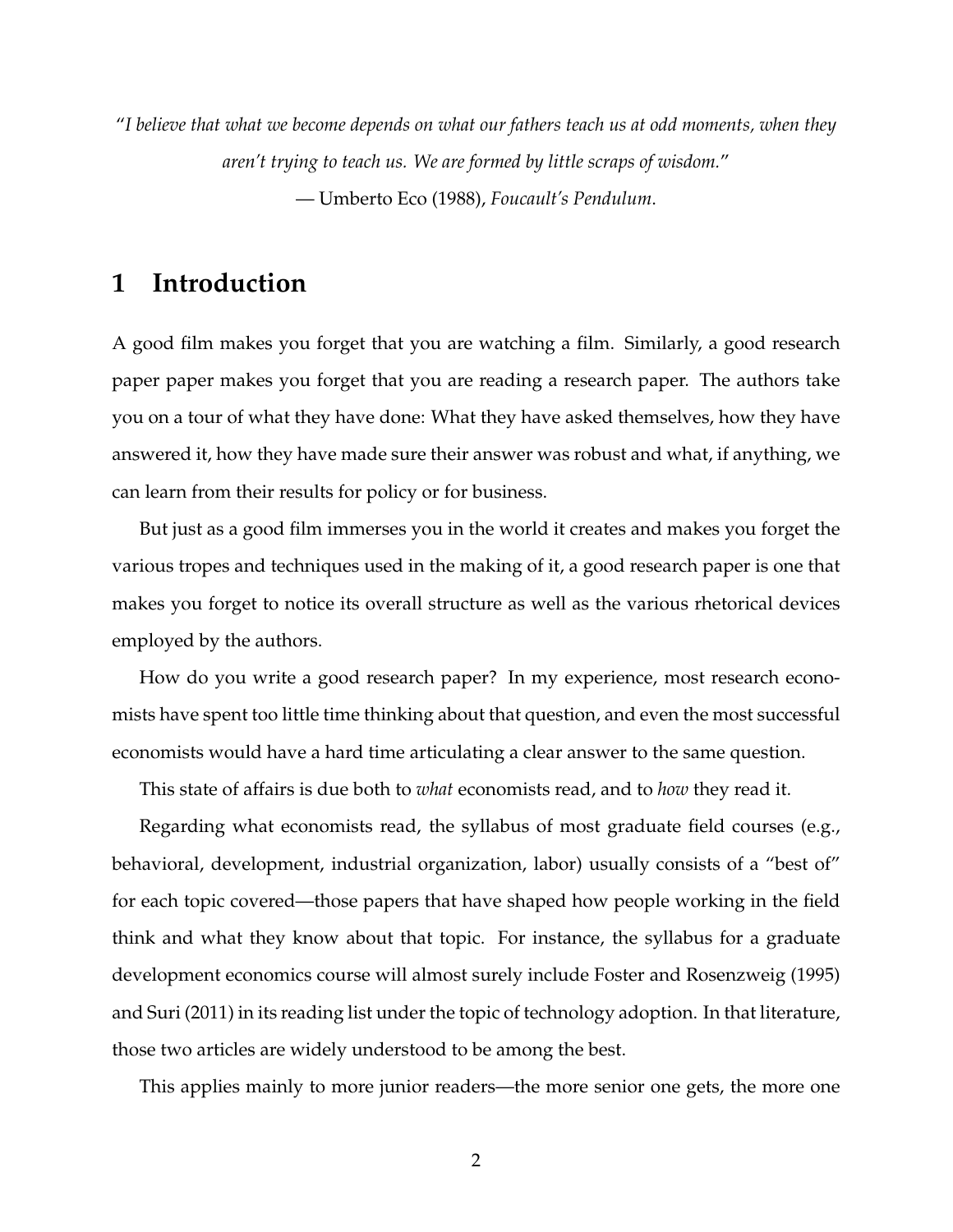has been exposed to bad papers by virtue of having refereed more papers—but reading only the best papers is a double-edged sword. To be sure, those are the papers we learn from the most when it comes to how our peers think about a given topic. At the same time, those papers tend to be the most polished ones—those nearest to perfection—on a given topic.<sup>[1](#page-2-0)</sup> But it is rather difficult for one to learn what makes a paper good if all one ever reads is perfect papers. To carry the film analogy further, if all you ever watch are the films on the British Film Institute's (BFI) list of 50 greatest films of all time, and you never watch any bad (or even average) movies, it will be difficult for you to discover what actually makes those films on the BFI Top 50 good.

Regarding how economists read, the syllabi of most graduate field courses often lists so many articles as to cause graduate students to quickly develop a skill Mortimer Adler referred to as inspectional reading in his classic *How to Read a Book*. When reading academic papers, inspectional reading involves reading the introduction, looking at the methods and results, and (maybe) reading the conclusion before moving on to the next article on one's reading list. Reading papers that way is good to develop one's knowledge of the literature on a given topic, but it is hardly a recipe to learn how to write good papers.<sup>[2](#page-2-1)</sup>

When they do know how to write a good research paper, economists have typically gleaned that information in unstructured, unintentional ways, often from throwaway comments by advisors and senior colleagues and coauthors. In other words, and as in the opening quote by Umberto Eco, they have learned it "at odd moments ... by little

<span id="page-2-0"></span><sup>&</sup>lt;sup>1</sup>That said, if everyone reads the same papers and fails to read other papers, an unhealthy group-think dynamic settles in among the scholars working on a given topic which may lead to years of scholarly effort wasted on answering the wrong questions, or to attempts at answering questions using the wrong methods.

<span id="page-2-1"></span> $2$ Knowing is half the battle, so knowing that many readers will read your paper inspectionally can make you a more effective writer, because it forces you to put more thought into writing your introduction, your methods and results sections, and your conclusion. If you know that many of your readers are unlikely to bother with reading, say, your background section, you should state the most important facts of that section in your introduction. The greatest sin an academic writer can commit is the sin of omission, which consists in leaving important information out of a paper. The second greatest sin an academic writer can commit is one of commission, and it consists in forcing the reader to rifle through the paper hunting for a specific bit of information. The opportunity cost a reader's time is high, so the average reader is more likely to give up on reading a paper than on hunting for information. This is especially true when a relatively junior writer (e.g., a PhD student or an assistant professor) is writing to impress more senior readers (e.g., a faculty advisor, a journal editor, or journal reviewers).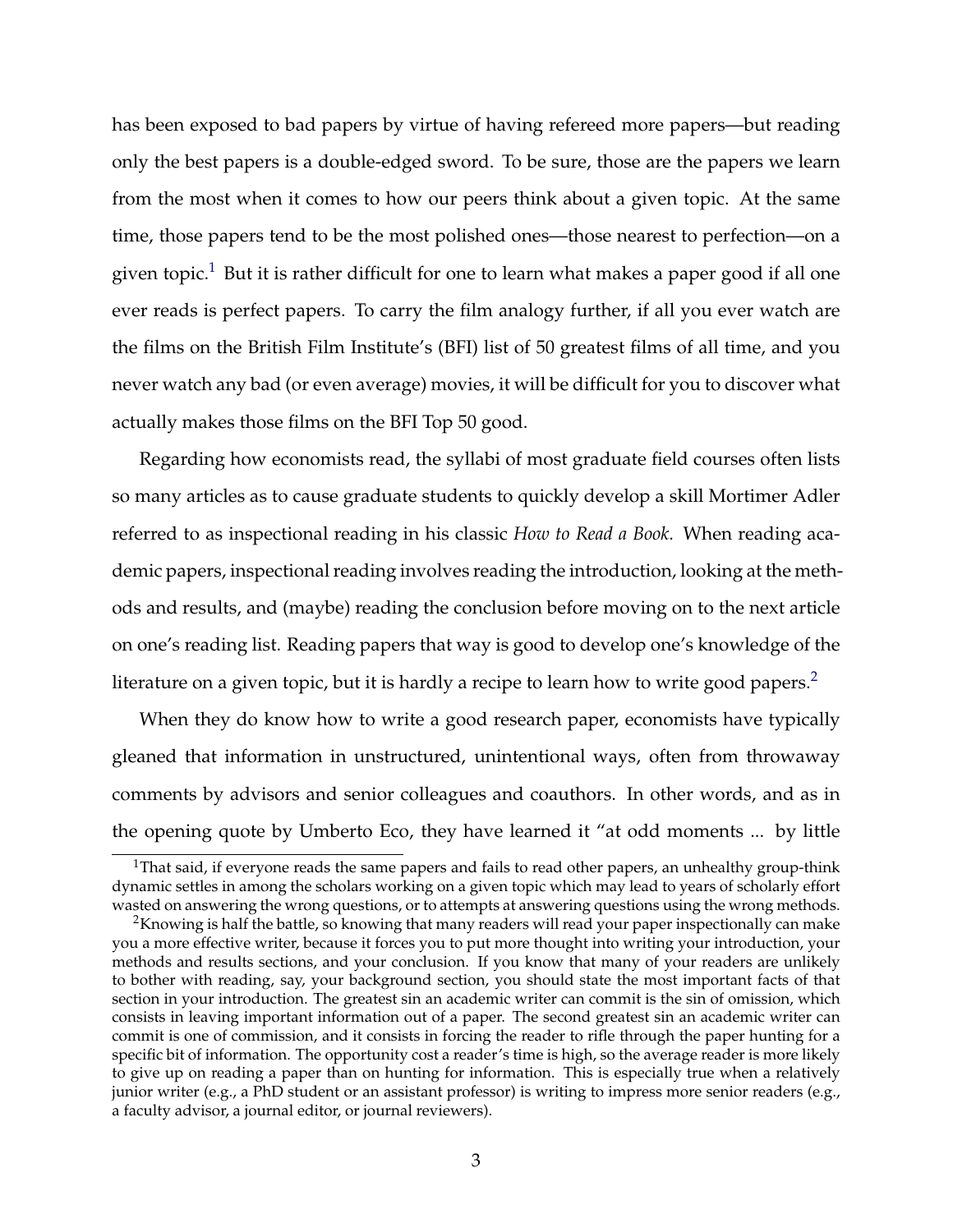scraps of wisdom," when those same advisors, colleagues, and coauthors were not trying to teach them.

The goal of this paper is thus to teach its readers how to write applied economics papers that will eventually be published in peer-reviewed journals.<sup>[3](#page-3-0)</sup> To do so, the various components of a research paper are discussed in as much detail as possible, roughly in the order in which they are tackled in the context of a research project. $4$ 

The remainder of this paper is organized as follows. Section 2 lays out and discusses the structure of a typical applied economics article. Section 3 explains how an applied paper's theoretical framework should be presented, keeping in mind that readers of applied articles are rarely theorists. Next come the truly applied sections of an applied paper: Section 4 explains how to present data and descriptive statistics, Section 5 explains how to present the empirical framework, and Section 6 explains how to discuss the empirical results, including their limitations. Section 7 explains how to write a proper conclusion. Because the title, the abstract, and the introduction of a paper are subject to change until the author has figured out what her results are and what they mean, Section 8 then explains how to go about choosing a good title, writing a good introduction, and writing a good abstract. Section 9 discusses sections that are more often than not optional, viz. the literature review and background sections. Section 10 discusses the choice of where to submit an article for publication. Section 11 concludes.

## **2 Structure**

Before producing any kind of work, it helps to know what the typical structure of such work looks like, and to write down a rough sketch of that structure. In its most abstract

<span id="page-3-0"></span> $3$ Though I am referring mainly to articles written so as to estimate a causal relationship of interest by reduced-form methods when I talk of "applied papers," much of the advice in this paper applies to other types of empirical papers, such as descriptive or structural papers.

<span id="page-3-1"></span> $^{4}$ By "research project," I refer to the entire research process involved in answering a given research question, from idea to publication.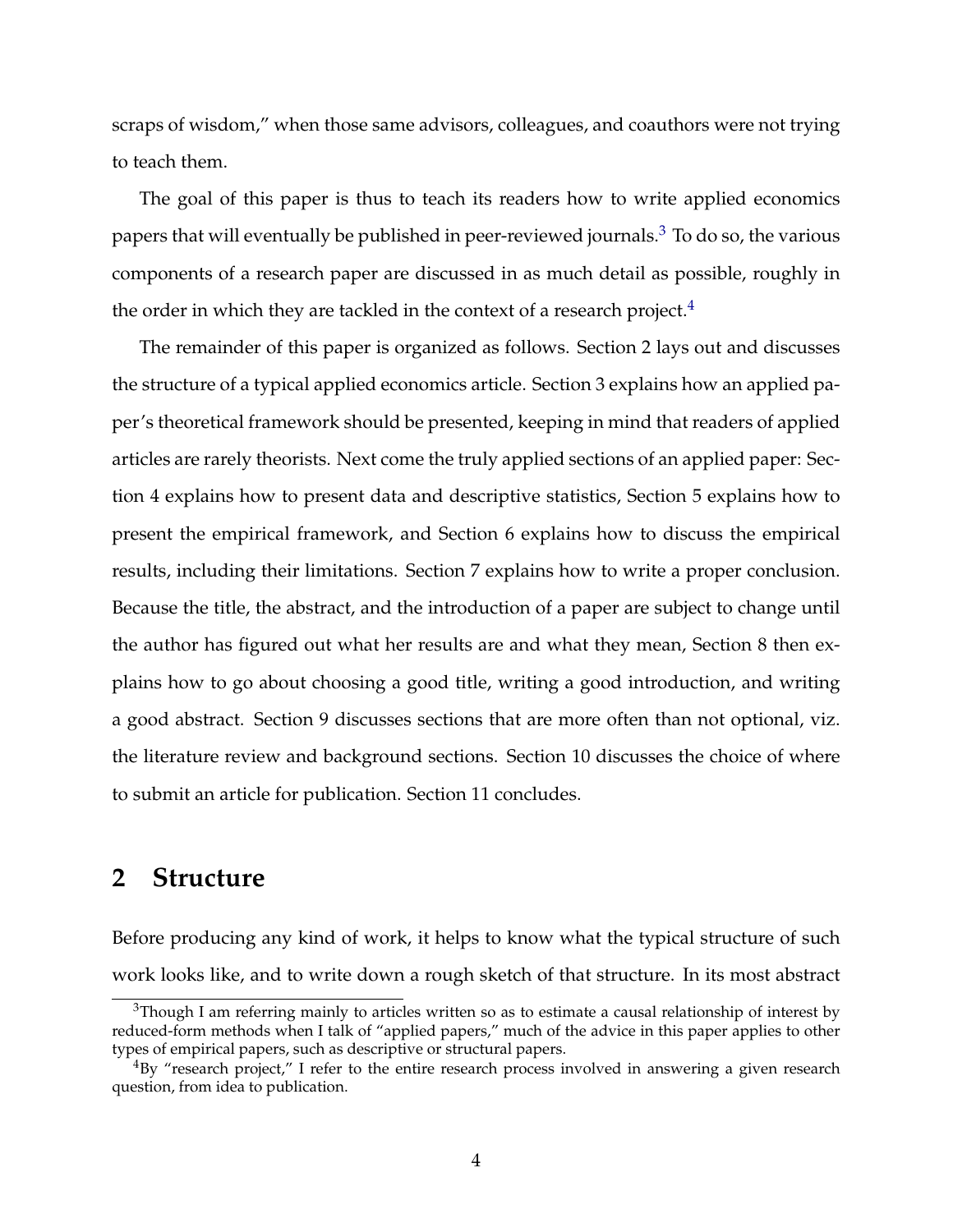sense, the structure of the typical economics paper—applied or otherwise—is as follows:

- 1. Title
- 2. Abstract
- 3. Introduction
- 4. ...
- 5. Summary and Concluding Remarks
- 6. References

Depending on the type of paper one writes, the fourth item will change. Since this paper is geared toward writing applied papers, the structure above will typically be modified as follows:

- 1. Title
- 2. Abstract
- 3. Introduction
- 4. Theoretical Framework
- 5. Data and Descriptive Statistics
- 6. Empirical Framework
- 7. Results and Discussion
- 8. Summary and Concluding Remarks
- 9. References
- 10. Appendix

This structure is not set in stone. A frequent departure from the sequence above is when items 5 and 6 are switched around so that the Empirical Framework section comes before the Data and Descriptive Statistics section—something that is often a matter of taste, if not of expositional clarity. Similarly, a paper investigating a question that has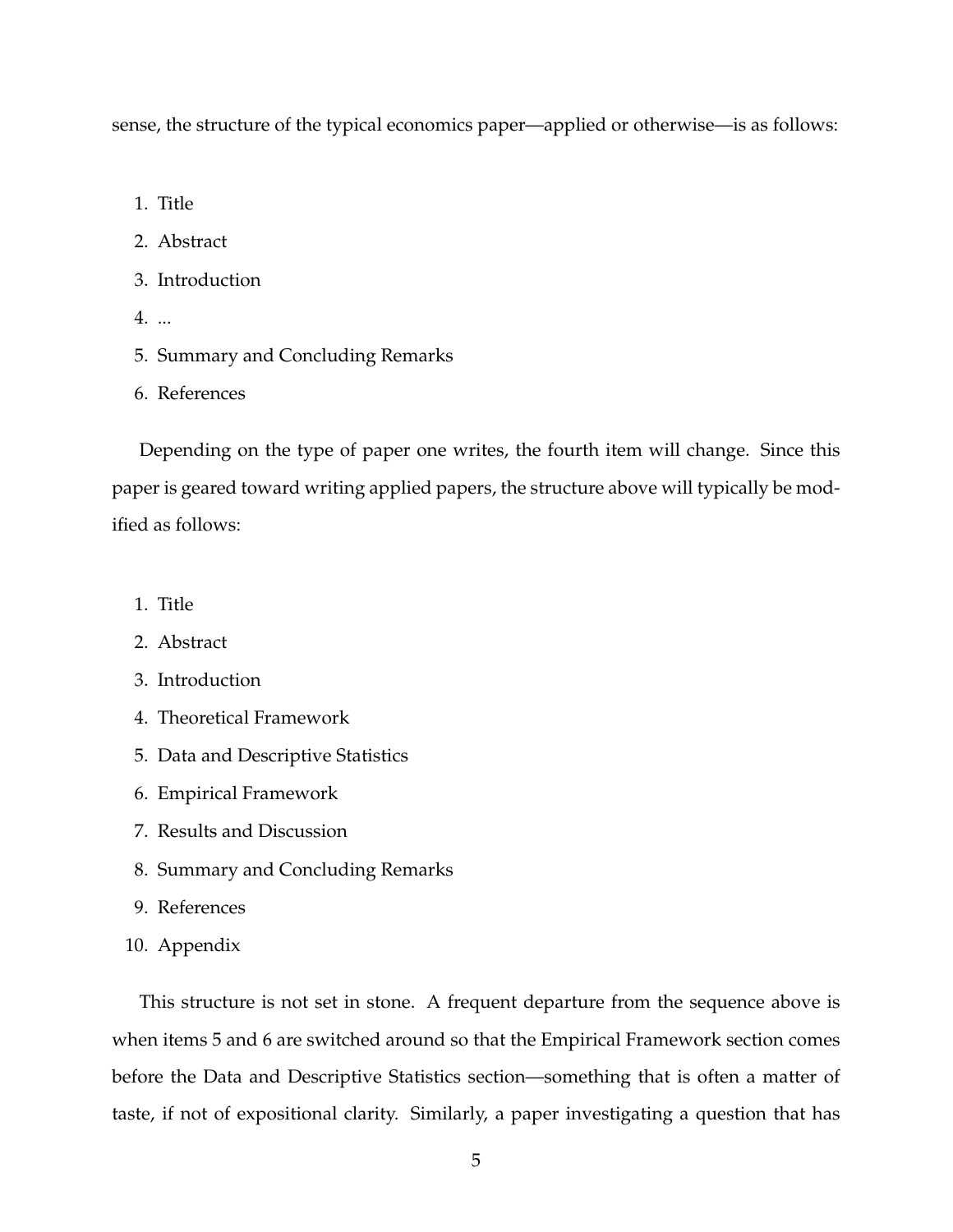often been asked (e.g., the effect of stronger property rights on agricultural productivity) might not require a theoretical framework at all because the theory behind that question is well-known and is the stuff of textbooks. Or there might be a Background section after the Introduction where important contextual details are given that fit neither in the Introduction nor in the Descriptive Statistics section.

Some papers might require a major overhaul of that structure. Even in such cases, it helps to be familiar with the usual structure. A good analogy in this case is this: Before jazz legend John Coltrane ever thought of recording his more avant-garde compositions on albums like *A Love Supreme* (1965), he first learned how to operate within the (much more rigid and conventional) structure of bebop on albums like *Blue Train* (1957) and, before that, as a sideman on albums by Miles Davis.

What does this mean for an applied economist? It means that before you break the rules, you have to learn them. So before thinking of writing a paper whose structure is barely recognizable to the average reader, an applied economist should make sure to have written enough paper that follow the usual structure laid out above. In other words, freedom from structure tends to be a privilege granted to more experienced researchers, who have accumulated enough good will from their readers that they are allowed to bend the rules a little bit.

The remainder of this paper will not follow the structure just given. Though it would certainly be easier for me to write a paper whose subsequent chapter headings to follow that exact structure in order, it turns out that the structure in which we present our work in a research paper tends to be very different from the structure in which we actually do the work.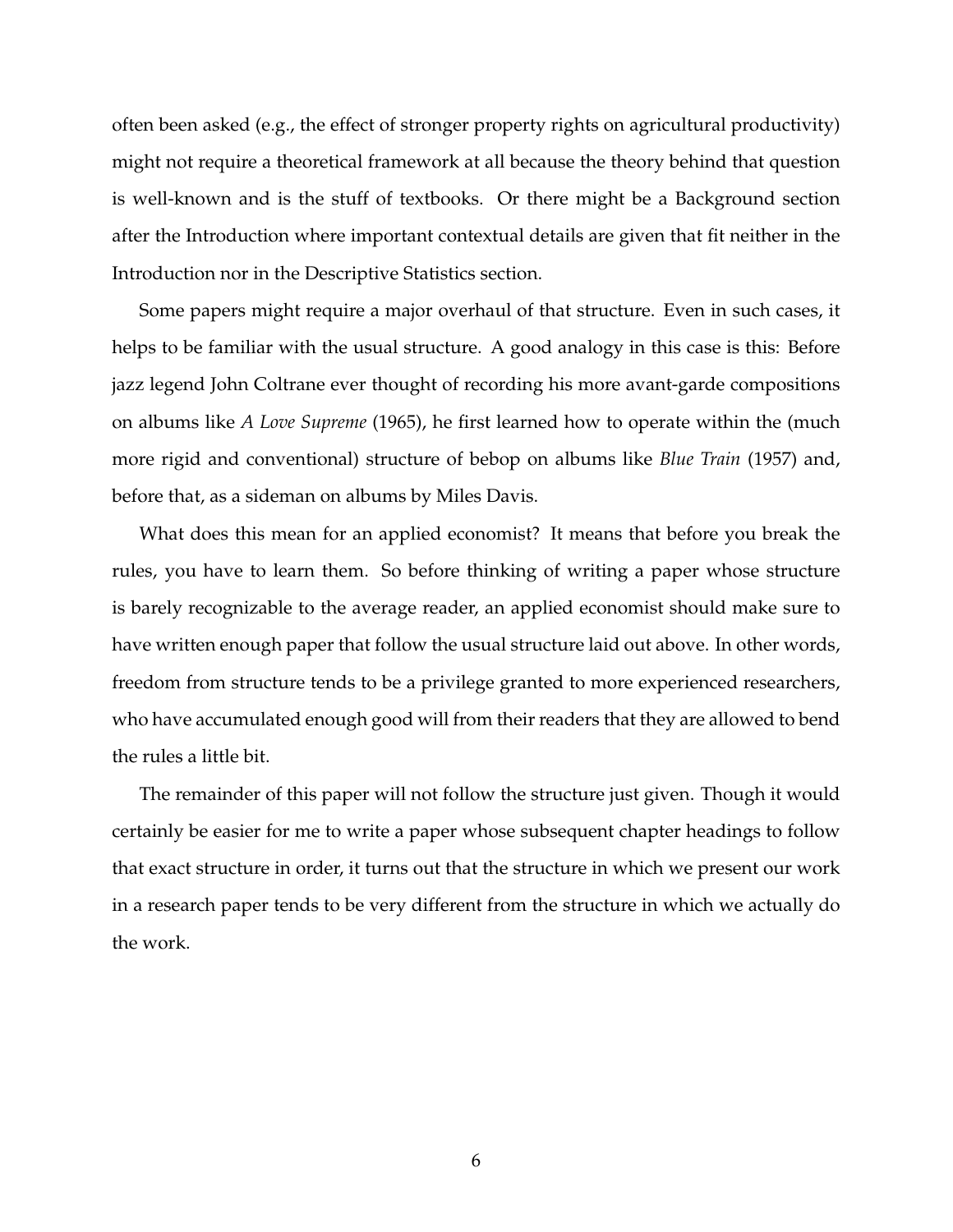# **3 Theoretical Framework**

Since the goal of applied economics is generally to answer questions of the form "Does *x* cause *y*?" or "If *x* increases by one unit, how many units does *y* change by?," most applied work in economics begins with an idea that comes from some theory of change.

Though many impact assessment reports look at whether and how a myriad of outcomes change in response to a specific intervention, the best research articles tend to focus on a single question (e.g., "What is the impact of having a land title on agricultural productivity?") or on the mechanisms behind a given question (e.g., "If land titles improve agricultural productivity, do they do so because land titles allow landowners to use their land as collateral?") Thus, a first decision has to be made about what causal relationship of interest a given article will focus on. In other words, the best applied economics article tend to be rather narrowly focused on a single question, and so you will almost inevitably have to leave some material on the cutting room floor.<sup>[5](#page-6-0)</sup>

The question, then, is how to take your theory of change and convert it into a proper theoretical framework for an applied economics article. Here, there are two possible scenarios: (i) you are investigating a question for which the theory of change has already been studied by theorists, or (ii) you are investigating a question for which the theory of change has not already been studied by theorists.

In the first scenario, there are two options. The first option is to include a theoretical framework in the article by incorporating or adapting somebody else's theoretical framework lock, stock, and barrel. Though it often feels like a research paper has to innovate on all fronts, that is rarely the case. For applied papers in particular, what matters is that the research question, the empirical strategy, or both be novel. In most cases, it is perfectly fine to use someone else's theoretical framework—provided that you clearly state that you are doing so.

<span id="page-6-0"></span><sup>&</sup>lt;sup>5</sup>This is not to say that there are not papers that look at several research questions at once. But at this point in time, what tends to be rewarded by the economics profession is answering a single, relatively narrow research question well.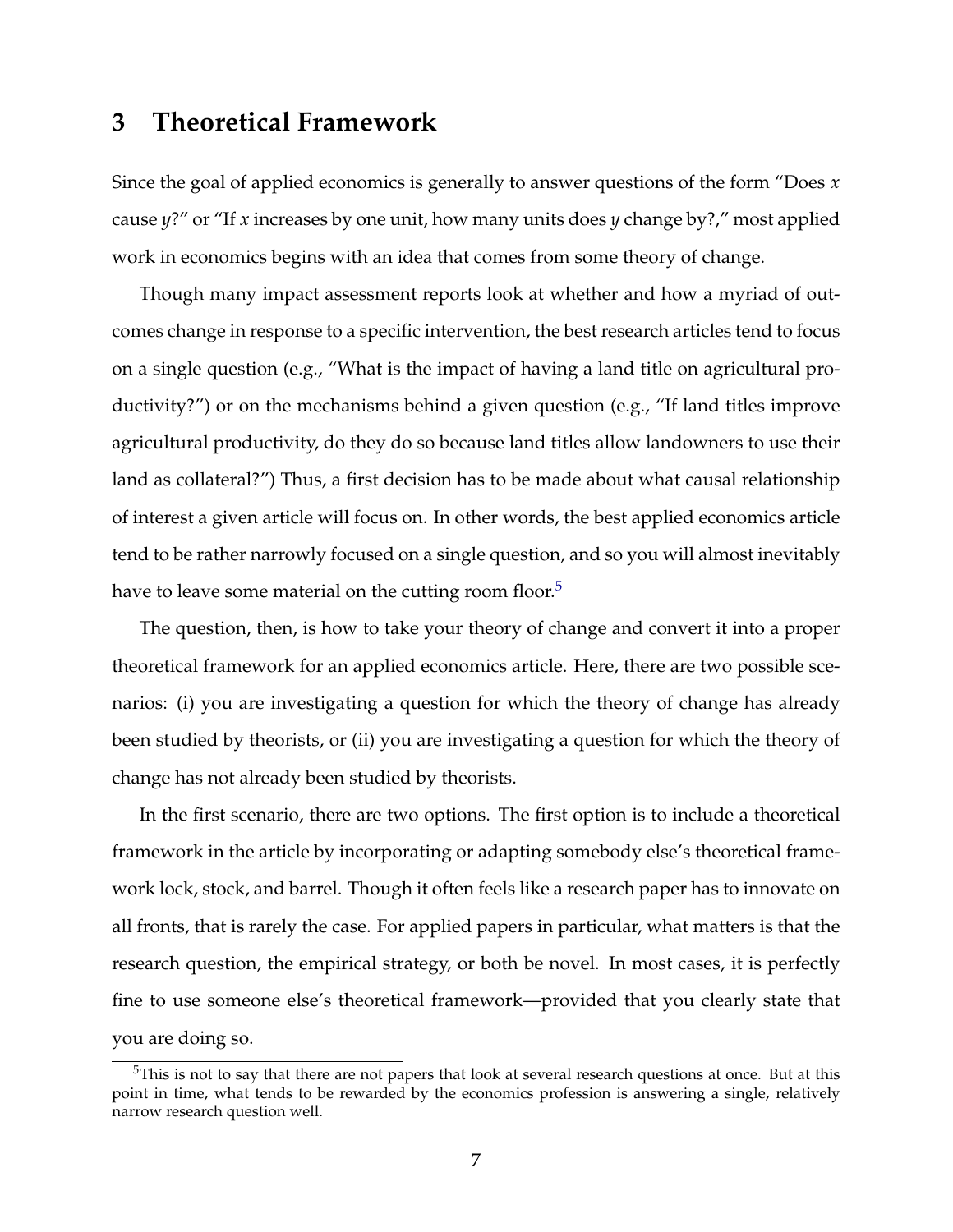A closely related option is to adapt somebody else's theoretical framework to suit your needs—say, by incorporating an additional variable, or by making additional assumptions to suit the needs of your application.

In the second scenario, when you are investigating a question for which the theory of change has not already been studied by theorists, you have to clearly state your theory of change. In some cases, this may require a formal theoretical model. In other cases, it is enough to merely present a verbal conceptual framework.<sup>[6](#page-7-0)</sup> In all cases, your theoretical framework—be it mathematical or verbal—should start from the primitives and make the necessary assumptions to generate the result "*x* causes *y* through mechanism *m*," no more and no less.

One could write an entire book on how to write economic theory (and some have; see Thomson 2011), so nothing more will be said on this topic save for the following: Writing theoretical models in economics is an art form, and if you have not learned how to do it in graduate school, it is perhaps best to work with someone who has as a coauthor. When it comes to publishing applied economics article, better an informal, chatty conceptual framework than a bad formal theoretical model.

That said, even if your working paper includes an elegant theoretical model, it will sometimes happen that you will be asked by reviewers or by an editor to get rid of your theoretical model before your paper can be published, or to put said theoretical model in an appendix. If that happens, know that this is not uncommon, and do not get offended. In that sense, having a theoretical framework in your paper often only serves as a signal (in the Spence, 1973 sense) that you know what you are doing. This is especially true for job-market papers, which are used to show the breadth of their author's skills in addition to making a contribution to research.

<span id="page-7-0"></span> $6$ One possibility is to make a theoretical argument without math, in words, and to leave the math to an appendix. See, for instance, Sánchez de la Sierra (2020).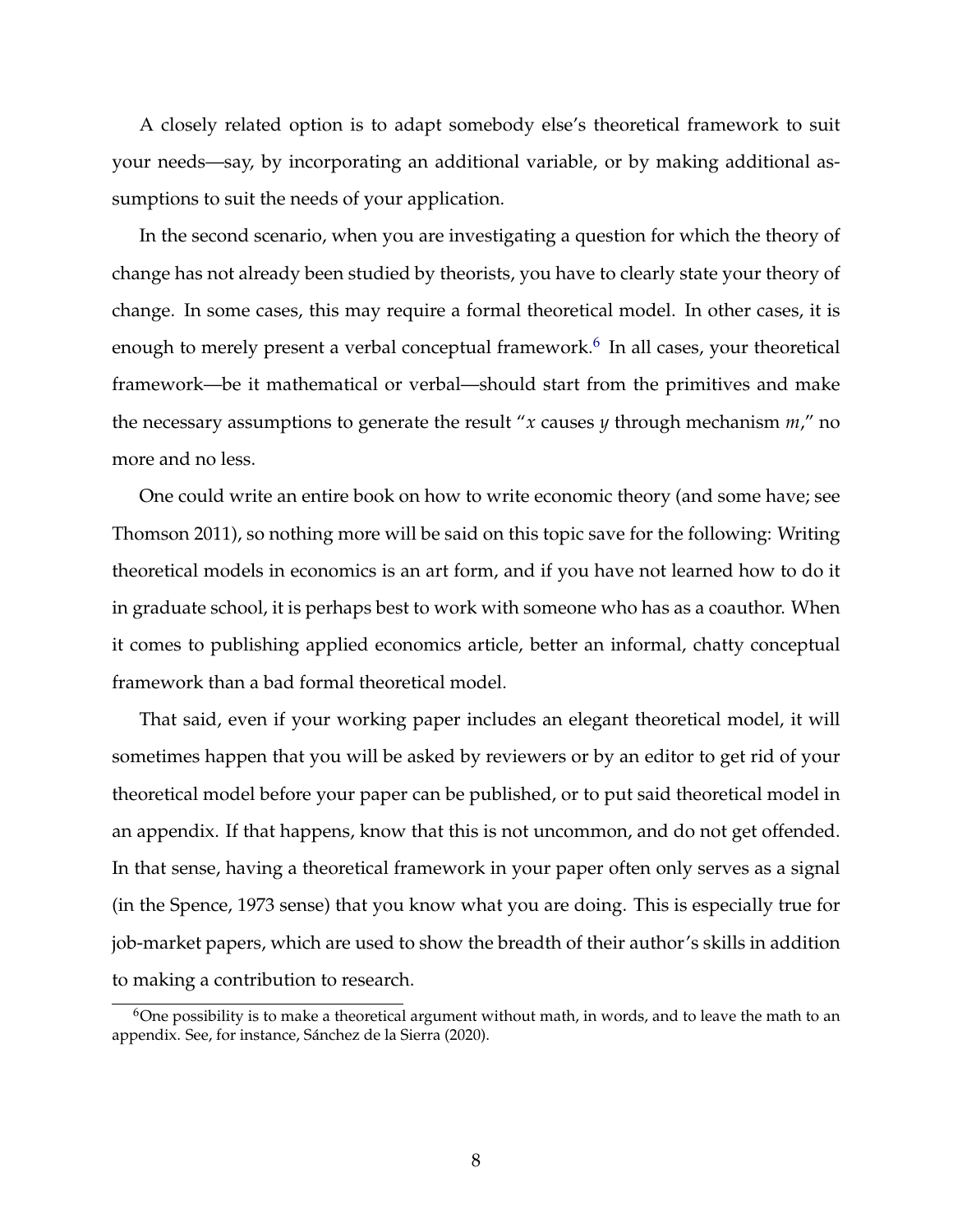# **4 Data and Descriptive Statistics**

After developing your theory of change, you have presumably gone in search of data to test the predictions of that theory. As with writing formal theoretical models, entire books have been written about the dos and don'ts of data collection (see Deaton 1997 or Glewwe and Grosh 2000 for survey data; see Gerber and Green 2012 or Glennerster and Takavarasha 2013 for randomized controlled trials), so this section will not discuss where the data come from to assume instead that you have them. Rather, this section will focus on how to present your data in the context of an applied economics article.

The best Data and Descriptive Statistics sections answer all of the reader's questions about the data themselves. Specifically, a good Data and Descriptive Statistics section first discusses where the data come from, when they were collected, by whom, how the observations that compose the sample were chosen for inclusion (i.e., the survey methodology, or how regions, communities, households, individuals, etc. were all chosen), what population the sample is representative of, what the target sample size was and how that sample size was determined (e.g., via power calculations), what the actual sample size is, what the nonresponse rate was, what the attrition rate is in case the data are longitudinal, how missing data were dealt with (e.g., whether observations were simply dropped, or whether some values were imputed and, if so, how the imputation was done). Broadly speaking, the information presented here allows the reader to judge the external validity of the results contained in a paper (and sometimes their internal validity, as is the case when the data suffer from attrition), or how those results might be used for out-of-sample predictions.

After presenting those basics, a good Data and Descriptive Statistics section introduces all the variables used in the paper (and no variable not used in the paper) by precisely and concisely explaining what they measure, and how they do so. For instance, in many rural areas of developing countries, people derive their income from many difference sources. So if "income" is included in the analysis, the reader needs to be told what the various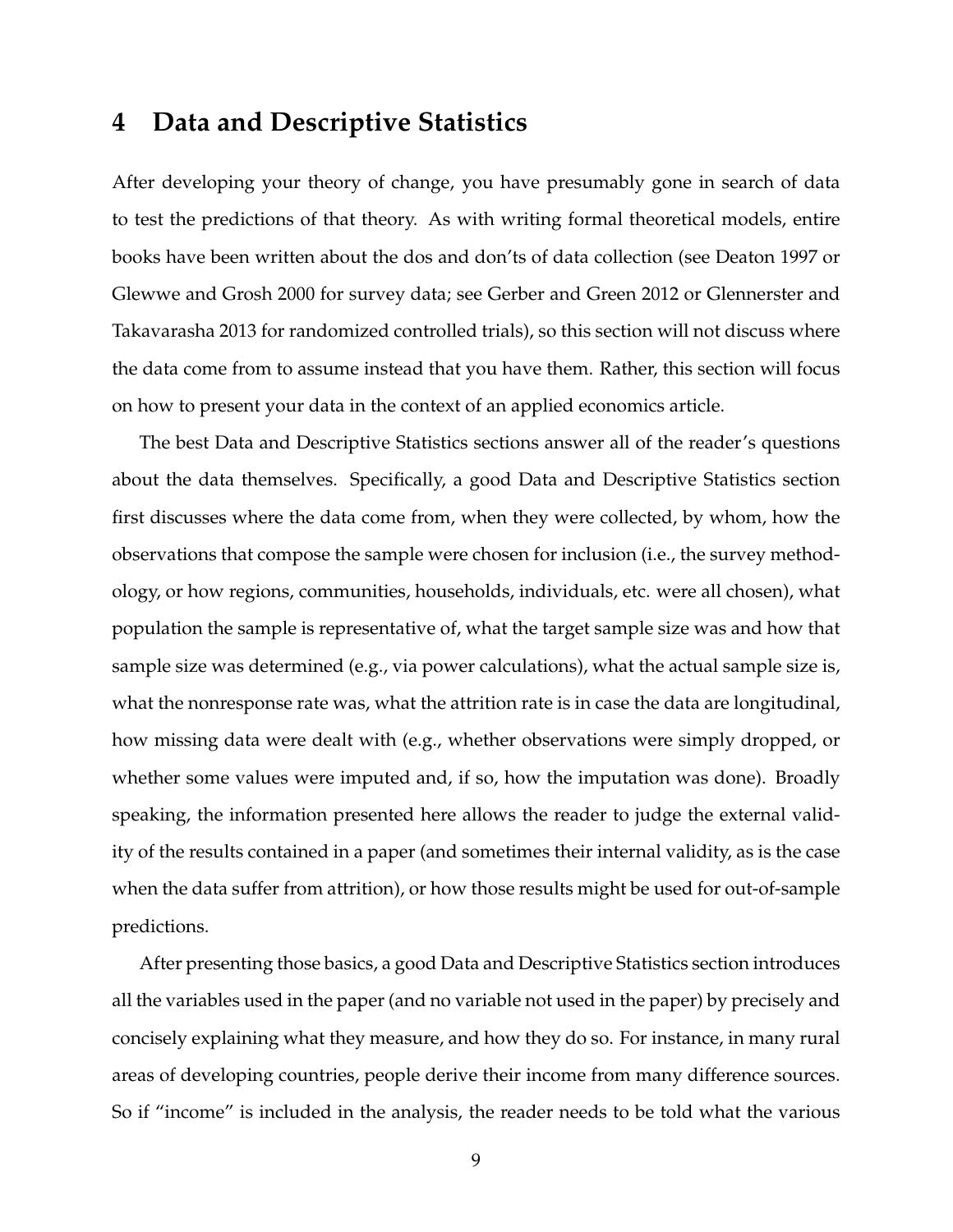income sources are.

This may seem tedious—and if it seems tedious to you as writer, you can imagine what it seems like to the reader—but it can nevertheless contain crucial information. For instance, an age-old question in the literature on agricultural development, and one on which I have done quite a bit of work is whether participation in agricultural value chains (via contract farming, as a grower) makes participating households better off (see Bellemare and Bloem 2018 for a review). This is usually assessed by regressing a measure of household income (as a proxy for welfare) on a dummy for whether the household participates in contract farming. Without knowing what the components of household income are, however, it is impossible to know whether it includes income from contract farming (in which case there is an obvious reverse causality problem) or not (in which case reverse causality is much less of a problem).

The good news is that it is relatively easy to present that information when one has access to the survey questionnaires that were used to collect the data, which is almost always the case. Moreover, one way of presenting that information optimally is by creating a table of variable descriptions, where each line is a specific variable retained for analysis, where the first column gives the name of that variable (and the unit of measurement in parentheses), and where the second column gives precise measurements. Figure 1 shows one such table. This allows presenting a lot of required but tedious information in a compact manner, which minimizes reader discontent: Those who want to know all there is to know about the data can read the table, and those who do not can just skip it to focus instead on variable names.

After presenting the foregoing, it is time to present and discuss descriptive statistics. Here, whereas it used to be sufficient to simply present a table of means and standard deviations, it has become practically necessary in cases where the variable of interest (i.e., the treatment variable) is composed of a small number of categories to show the results of balance tests, viz. tables where each line is a variable retained for analysis, where means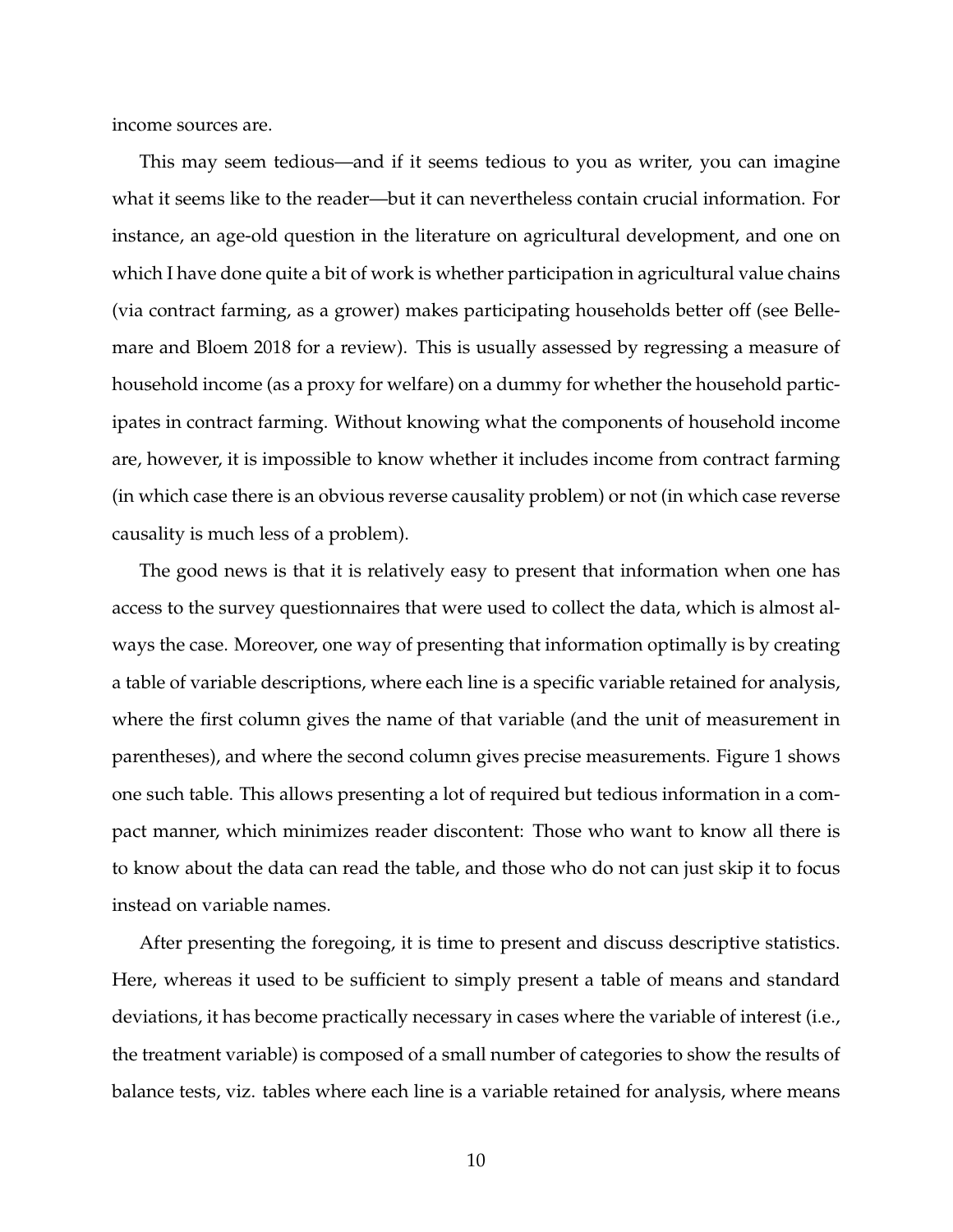| Data Description for Selected Variables       |                                                                                                                                                                                                                                                                                          |
|-----------------------------------------------|------------------------------------------------------------------------------------------------------------------------------------------------------------------------------------------------------------------------------------------------------------------------------------------|
| Variable                                      | <b>Description</b>                                                                                                                                                                                                                                                                       |
| Dependency ratio<br>Assets (100,000 ariary)   | Percentage of individuals under 15 and over 64 within the household<br>Sum of the values of the household's assets (i.e., animals, house, television, radio, car, and<br>bank account balance) and agricultural equipment (i.e., hoe, harrow, cart, plow, tractor,<br>and small tractor) |
| Income $(100,000 \text{ airary})$             | Sum of the proceeds from animal sales, agricultural and nonagricultural wages, and<br>proceeds from leases of cattle and equipment                                                                                                                                                       |
| <b>Liquidity constraint</b><br>dummy          | Dummy for whether the household is liquidity constrained                                                                                                                                                                                                                                 |
| Plot size                                     | Area covered by the plot in area (1 are = 001 ha = $100 \text{ m}^2$ )                                                                                                                                                                                                                   |
| Plot value (100,000 ariary)                   | Price expected by the landowner if she were to sell her plot                                                                                                                                                                                                                             |
| Formal title dummy                            | Dummy for the presence of a formal title                                                                                                                                                                                                                                                 |
| <b>Relationship length</b>                    | Number of years the landlord and tenant have been contracting with one another                                                                                                                                                                                                           |
| Kin dummy                                     | Dummy for a contract signed between kin                                                                                                                                                                                                                                                  |
| Tenant introduced by kin                      | Dummy for a contract signed with a tenant whom the landlord met through a member of<br>her extended family                                                                                                                                                                               |
| Introduced by other than<br>kin               | Dummy for a contract signed with a tenant whom the landlord met through someone who is<br>not a member of her extended family                                                                                                                                                            |
| <b>Tenant</b> is friend                       | Dummy for a contract signed with a tenant who is a friend of the landlord                                                                                                                                                                                                                |
| Tenant chosen for his<br>wealth               | Dummy for whether this particular tenant was chosen because of his wealth                                                                                                                                                                                                                |
| Tenant chosen for his<br>honesty              | Dummy for whether this particular tenant was chosen because of his honesty                                                                                                                                                                                                               |
| Tenant chosen for his<br>ability to bear risk | Dummy for whether this particular tenant was chosen because of his ability to bear risk                                                                                                                                                                                                  |
| Tenant chosen to return a<br>favor            | Dummy for whether this particular tenant was chosen because the landlord wanted to return<br>a favor                                                                                                                                                                                     |
| Time spent looking for a<br>tenant            | Number of days spent looking for a potential tenant                                                                                                                                                                                                                                      |
| Other potential tenants<br>considered         | Number of other potential tenants considered when looking for a tenant                                                                                                                                                                                                                   |

FIGURE I: Example Table of Variable Descriptions from Bellemare (2012).

and standard errors are shown conditional on treatment status, and wherein one assesses whether the mean of each variable systematically differs across treatment statuses by reporting *p*-values for a test of difference in means. Though the textbook example involves two treatment statuses—treatment and control—it is increasingly common for studies to include more than two treatment arms, and so any meaningful balance test must be reported for each pairwise comparison of means. With two treatment arms, this means (i) treatment 1 versus control, (ii) treatment 2 versus control, and (iii) treatment 1 versus treatment 2.

With experimental data, the idea behind such balance tests is to show the reader that randomization was done properly. With observational data, where we would not expect the data to be balanced, the idea behind such balance tests is to assess how unbalanced the data are—an idea which comes from the matching literature (Morgan and Winship 2015). With perfect random assignment across treatment and control groups, there should be fewer than 1 in 10 pairwise comparisons differing at less than the 10 percent level of statistical significance, fewer than 1 in 20 pairwise comparisons differing at less than the 20 percent level of statistical significance, and fewer than 1 in 100 pairwise comparisons different at less than the 1 percent level of statistical significance. In cases where pair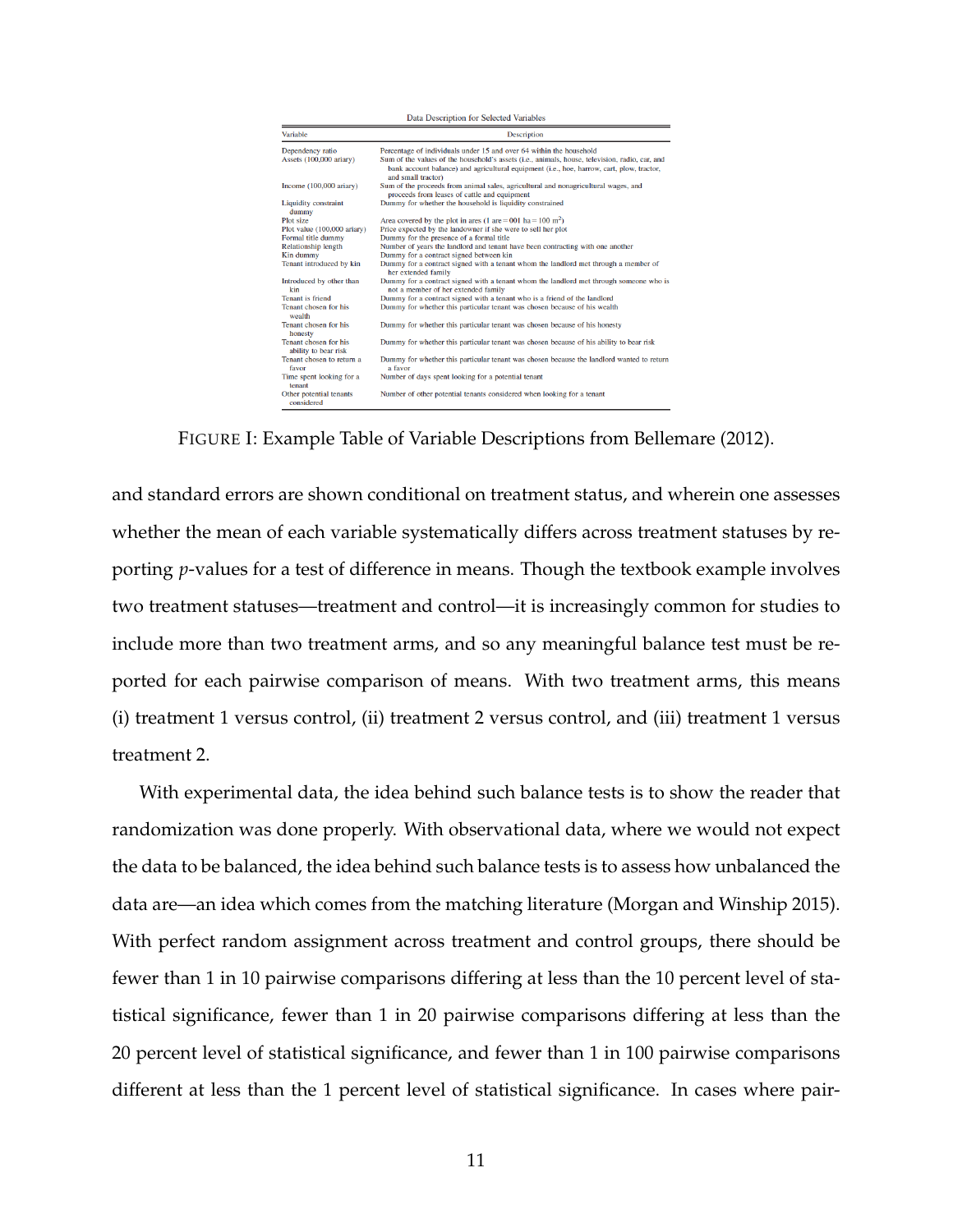wise comparisons return too many systematic differences, one should ideally control for the relevant covariates in a regression or matching context when estimating treatment effects.[7](#page-11-0)

Beyond the usual table of means and standard deviations and one or more tables showing the results of balance tests, a good Data and Descriptive Statistics section can also be used to explore the data nonparametrically by showing kernel density estimates of the relevant variables (i.e., outcome and treatment variables at a minimum, but also controls suspected to be the source of treatment heterogeneity) when they are continuous, histograms of the relevant variables when they are categorical, or cross-tabulations (i.e., two-by-two tables) in cases where both the treatment and the outcome are both binary.

When writing a Data and Descriptive Statistics section, there are a few important mistakes you should avoid making. The first such mistake is for the write-up to present a bland enumeration of means. If a gender variable is merely used as a control in the analysis, there is little use to stating in the text that "37.4 percent of respondents are female"when the reader can look that up for herself; the only variables that typically deserve discussion here are the outcome and treatment variables, any variable that is used for identification (e.g., an instrumental or forcing variable), or anything that really stands out. Generally, a good rule of thumb is to keep the discussion of the descriptive statistics to a few sentences.

The second such mistake is the use of the past tense in discussing the data and descriptive statistics. The example above stated how "37.4 percent of respondents are female," and not how "37.4 percent of respondents were female." Scientific communication in English is more effective when using the present tense to discuss one's data or results, and

<span id="page-11-0"></span> $7$ Comparing means across treatment and control groups is the strict minimum when it comes to testing for balance. A more restrictive approach consists in running a joint test (i.e., F-test) of whether all means are simultaneously the same across groups. Another more restrictive approach consists in conducting tests of equality of distributions for pairwise comparison using a Kolmogorov-Smirnov test or using Bera et al.'s (2013) smooth test for equality of distributions.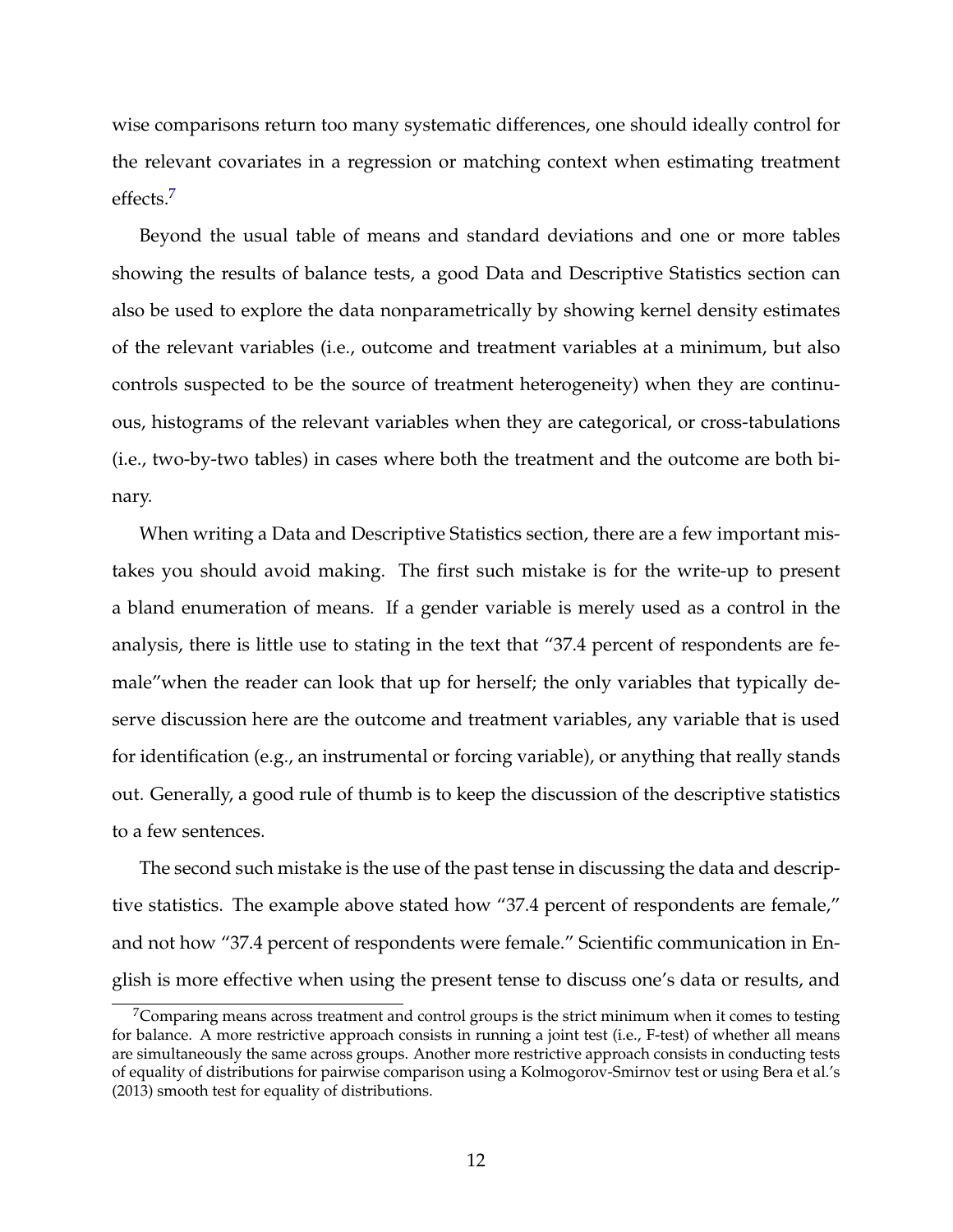just as the passive voice should be avoided, so should the past tense, except when summarizing and concluding.

Lastly, another mistake is to present numbers that either have too many decimal places because they are too small (usually, three decimal places is more than enough and, at any rate it is always possible to rescale a variable to make its magnitude fit with that of the other variables) or to present numbers that are hard to interpret in tables, such as 1.37*e* + 8, or anything other than units readers are used to deal with (for instance, it is always possible to express a dollar amount in thousands or hundreds of thousands if need be). In other words, even if the empirical work regresses the logarithm of income on the treatment variable, the table of descriptive statistics should report the mean of the income level, not the mean of the log of income.

Ultimately, although a lot of what goes in a Data and Descriptive Statistics section might seem like useless posturing, as stated before, a good Data and Descriptive Statistics section should allow the reader to form reasonable expectations about the sign and the magnitude of the causal effect of interest, and to get an idea of how that effect is likely to vary across a given conditioning domain.

# **5 Empirical Framework**

After discussing the data and presenting descriptive statistics, you normally turn to discussing your empirical framework, i.e., the research design you use to empirically answer your research question.

An empirical framework consists of two related components: (i) an estimation strategy (i.e., what is estimated, how it is estimated, and how statistical inference is conducted), and (ii) an identification strategy (i.e., what feature of the data allows making a causal statement or, if that is not possible, how we know we are getting close to making such a statement).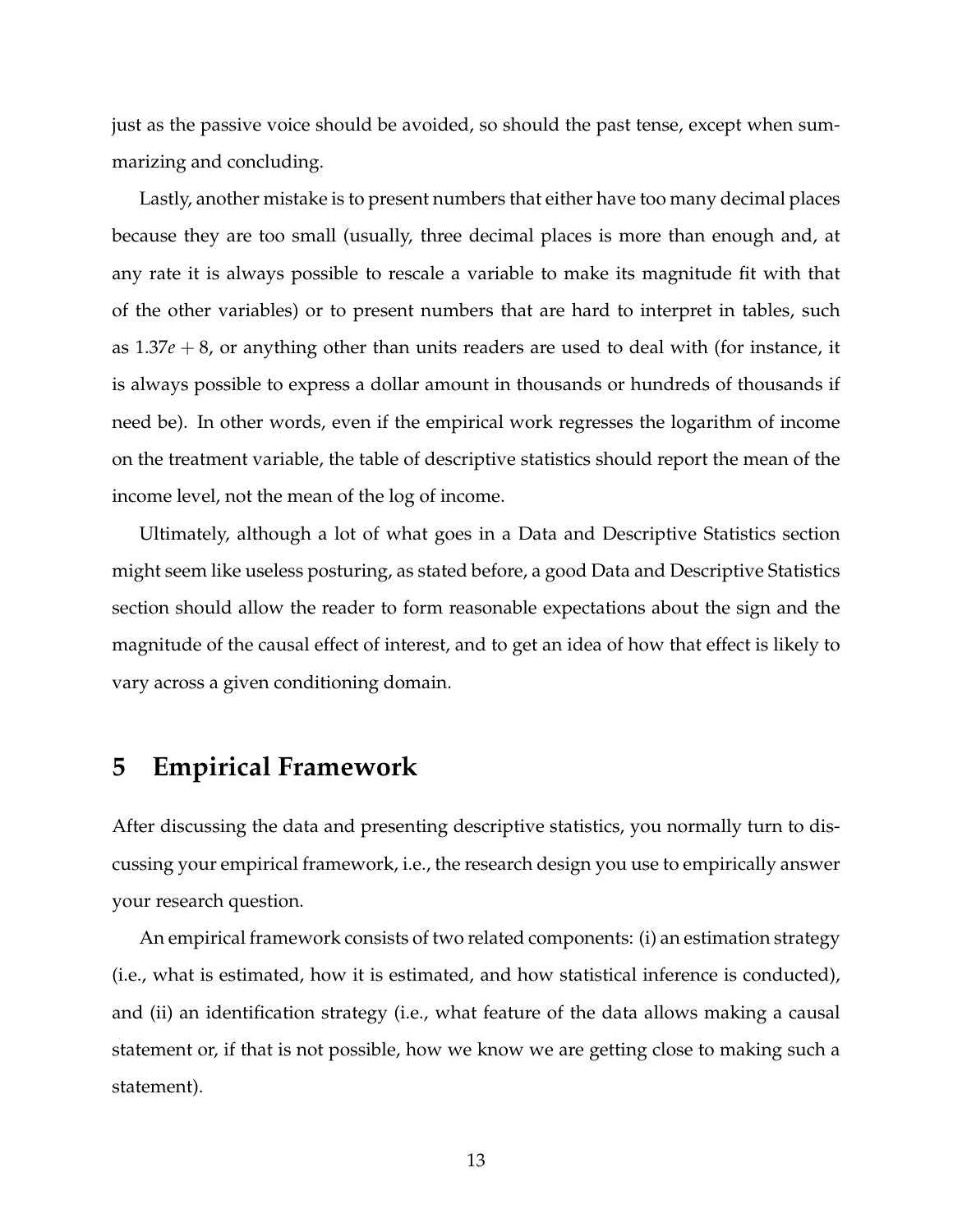### **5.1 Estimation Strategy**

An estimation strategy typically consists of the equations to be estimated in an effort to answer a research question. Though it may be possible for a savvy reader to recover the estimated equations in a paper by looking at the tables in a paper, that is not always possible. At any rate, the amount of work a reader should have to do should be kept to a minimum, so presenting the equations to be estimated is very much the norm.

Ideally, those equations will be as parsimonious as possible. Although a regression might include 10 to 15 control variables, it is best to put all of those into a vector *x* of control variables. What deserves its own variable in an equation to be shown in an estimation framework? For starters, the dependent variable (labeled *y*) should be included along with the treatment variable (labeled either *D* or *T*), the (vector of) controls (labeled *x*), an intercept term (labeled *α*), and the error term (labeled *e*).

Here are, in no particular order, a few other norms that are best followed:

- All variables should have the proper subscripts, usually labeled  $i$ ,  $j$ ,  $k$ ,  $\ell$ , etc. from the smallest (e.g., individual) to the largest level (e.g., region).
- Latin letters should denote variables. Greek letters should denote coefficients.
- If the estimation strategy sub-section features several different specifications of the same equation, coefficients should also have subscripts. In other words, one should not re-use estimand notation. If  $β$  is used to denote the coefficient of interest in a regression of *y* on *D*, it should not be re-used to denote the coefficient of interest in a regression of *y* on *D* and *x* as well—the two estimands being different, the notation used to denote them should also be different. This is best done by adding numerical subscripts to each coefficient, so that in the former specification, the coefficient on *D* would be denoted *β*<sup>0</sup> and in the latter, *β*1. Or it can be done by adding letter subscripts to each coefficient, so that for example  $\beta_r$  and  $\beta_s$  can respectively refer to reduced-form and structural estimates of the same coefficient.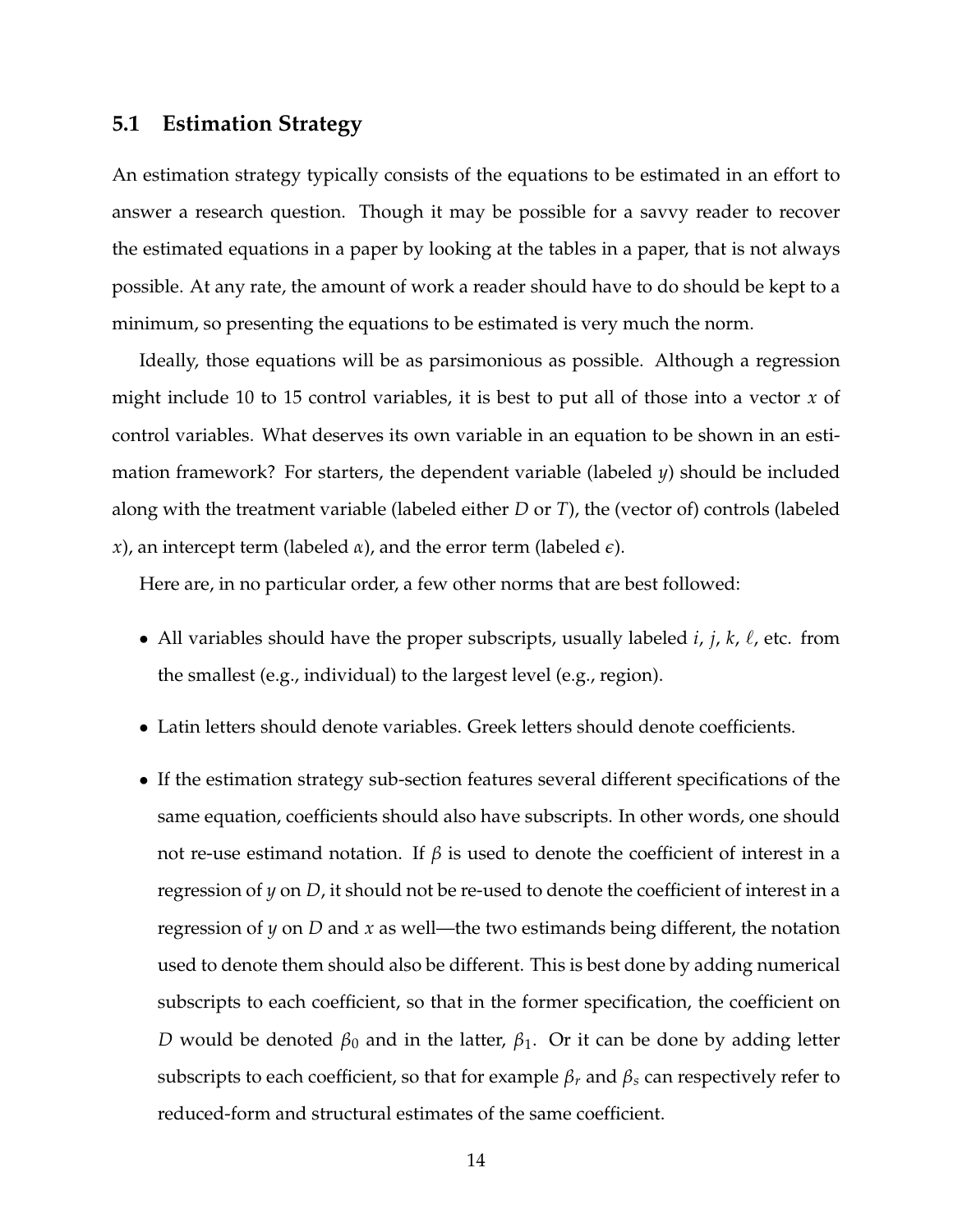- The estimation strategy sub-section should also specify what estimation method is used to estimate each estimable equation. We are generally interested in  $E(y|x)$ , but  $E(y|x)$  could be estimated in a number of different ways parametrically, semiparametrically, or nonparametrically. With a binary outcome variable, the reader needs to know whether a linear probability model, a probit, or a logit is estimated. In cases where it is ambiguous, the estimator (e.g., least squares, maximum likelihood, or generalized method of moments) also needs to be specified.
- After presenting the estimable equations, it is a good idea to discuss the relevant hypothesis tests. In a regression of the form

$$
y = \alpha + \gamma D + \beta x + \epsilon, \tag{1}
$$

for instance, the relevant hypothesis test would be of the form  $H_0$ :  $\gamma = 0$  versus  $H_A: \gamma \neq 0$ . Here, note that a hypothesis test always tests for an equality sign. So while a paper might test the (theoretical) hypothesis that changing *D* from 0 to 1 causes an increase in *y* (and further assesses by how much *y* increases in response to the change in *D*), statistically speaking, the same paper tests the (null) hypothesis that the association between *D* and *y* is not statistically significantly different from zero.

• The estimation strategy sub-section also needs to discuss inference, meaning whether and how the standard errors are robust (and if so, robust to what; it is not enough to say that the standard errors are robust if the Huber-sandwich-White correction is used, but it is warranted to say that they are robust to heteroskedasticity), whether and how they are clustered (and if so, at what level and why; see Abadie et al. 2017 for a primer), and whether sampling weights were used to bring the sample closer to the population of interest (and if so, how they were constructed; see Solon et al. 2015 for a primer).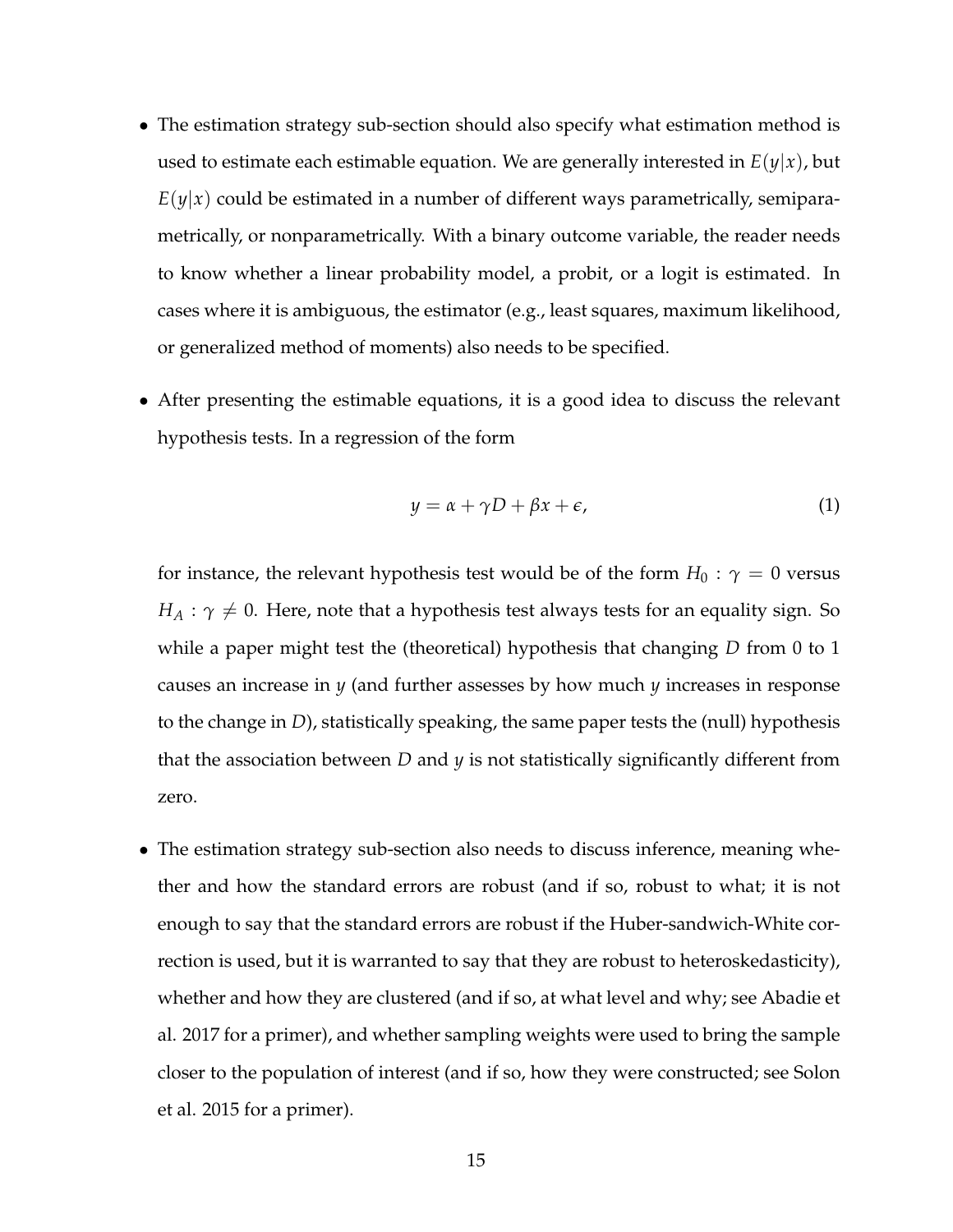### **5.2 Identification Strategy**

After showing and discussing what equations are estimated, there needs to be a discussion of how the coefficient pertaining to the causal relationship of interest is identified.

The term "identification" has gone through several meanings over time (Lewbel, 2019). For better or for worse, the term more often than not refers to *causal* identification nowadays in applied papers. What is causal identification? In a few sentences, it refers to situations where a coefficient is more than just a partial correlation between the dependent variable *y* and some variable of interest *D*, and where the estimated coefficient instead reflects a relationship that is causal.

Although an unbiased coefficient estimate implies an identified—that is, causally identified coefficient estimate, the converse is not true. Indeed, there are situations where one knows a coefficient to be biased, but where a statistically significant coefficient estimate can still be used to denote a causal relationship.

For instance, imagine that *D* is continuous and randomly assigned and you have data on an outcome variable *y* and a vector of controls *x*. Imagine further that subjects perfectly comply with *D*, so that you can in principle estimate an average treatment effect, but that *D* is measured with error—when the data for *D* were entered, they were entered with some degree of error. With classical measurement error on *D* (i.e., with random mistakes in the entering of *D*), we know the treatment effect will be biased toward zero because of attenuation bias. $^8$  $^8$  In such cases, when  $H_0: \gamma = 0$  is rejected, we can still say that we have found evidence of a causal effect of *D* on *y*, adding the caveat that that effect is biased toward zero (or, alternatively, that we have estimated the lower bound in absolute value on the true effect). Sometimes, the same can be said with systematic measurement error on *D*, as there are cases where you know the estimate  $\hat{\gamma}$  of  $\gamma$  is biased toward zero because of systematic measurement error, but that is much less common.

<span id="page-15-0"></span><sup>8</sup>As a colleague noted, if *D* is binary, any measurement error cannot be classical, for it the observed *D* will be negatively correlated with the true value of *D*.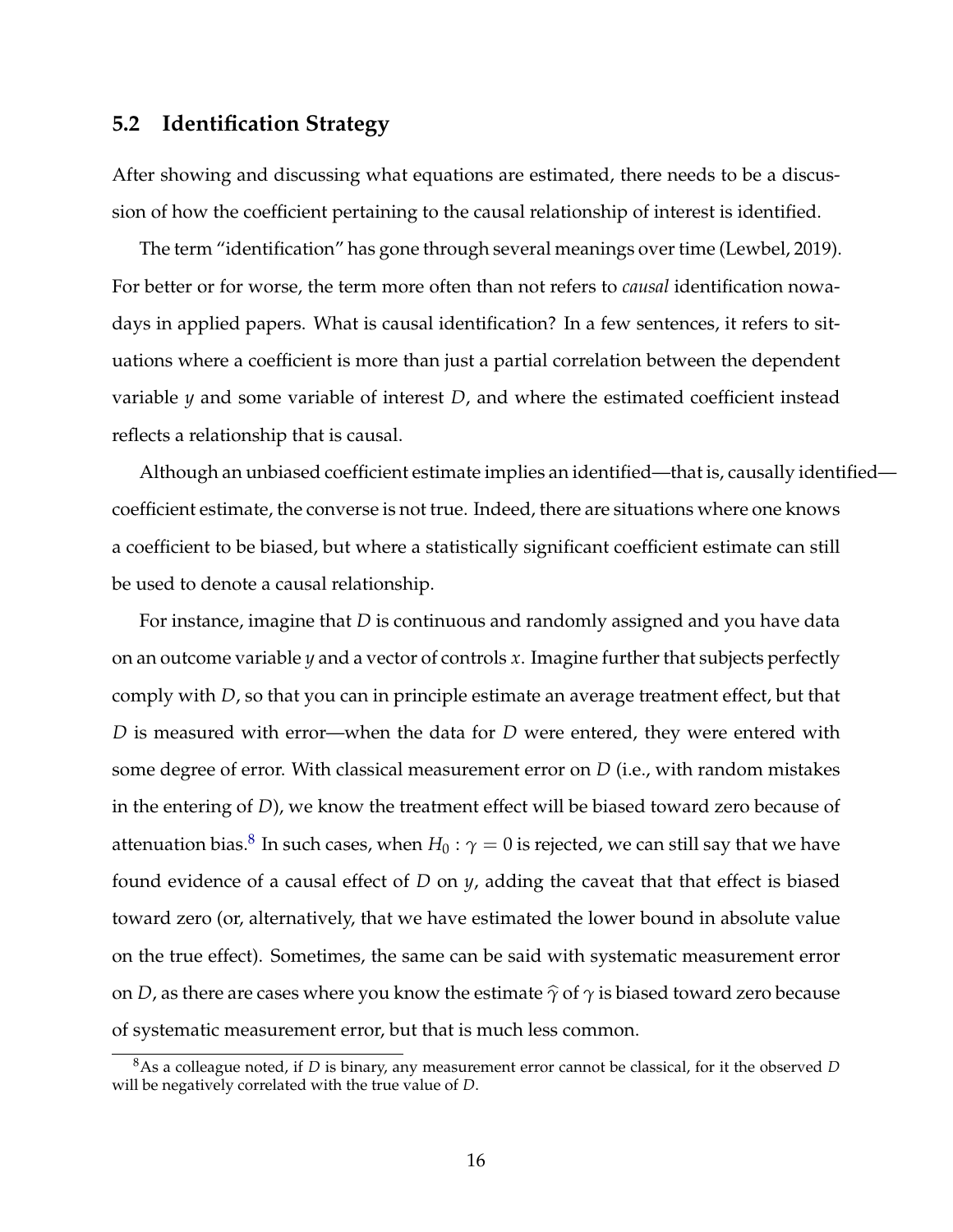If you are fortunate enough (i) to have experimental variation in your treatment variable, and (ii) balance tests suggest the experimental assignment of observations to treatment and control groups was truly random, your identification strategy section can be mercifully short, as your results are causally identified by virtue of experimental assignment. In other words, you can estimate what Pearl (2009) denotes  $E(y|do(x))$ , i.e., the (causal) effect of treatment *x* on outcome *y*.

If you have (i) experimental variation in your treatment variable but (ii) balance tests suggest the experimental assignment of observations to treatment and control groups was not truly random, your identification strategy section can also be short, as you only need to explain how you will add in control *x* on the right-hand side of your equation of interest to help rectify the situation, but only somewhat as unobservables are also likely to be unbalanced when the observables are unbalanced.

If you do not have experimental variation in your treatment variable, there is yet more work to be done. In the interest of brevity, this paper cannot and will not provide a deep dive into causal identification with observational data (for a complete introduction, see Morgan and Winship 2015). There nevertheless are certain things that can be discussed as being necessary items in any good identification strategy section:

• Explain intuitively why your results have a shot at causal identification. Practically speaking, this means that you have to tell your reader why your results bring us closer than ever before to making a causal statement about the relationship of interest. In the best-case scenario, this will be because you have a research design (e.g., a strictly exogenous instrumental variable such as a lottery) which clearly allows thinking of treatment as if it were randomly assigned. In less-than-ideal scenarios (e.g., an instrumental variable that is only plausibly exogenous; cf. Conley et al. 2012), you need to explain why, even though your research design does not yield clean and clear causal identification, your results are the best in the literature.<sup>[9](#page-16-0)</sup>

<span id="page-16-0"></span><sup>9</sup>This presumes that your research design *is* the best thing out there. In cases where your research design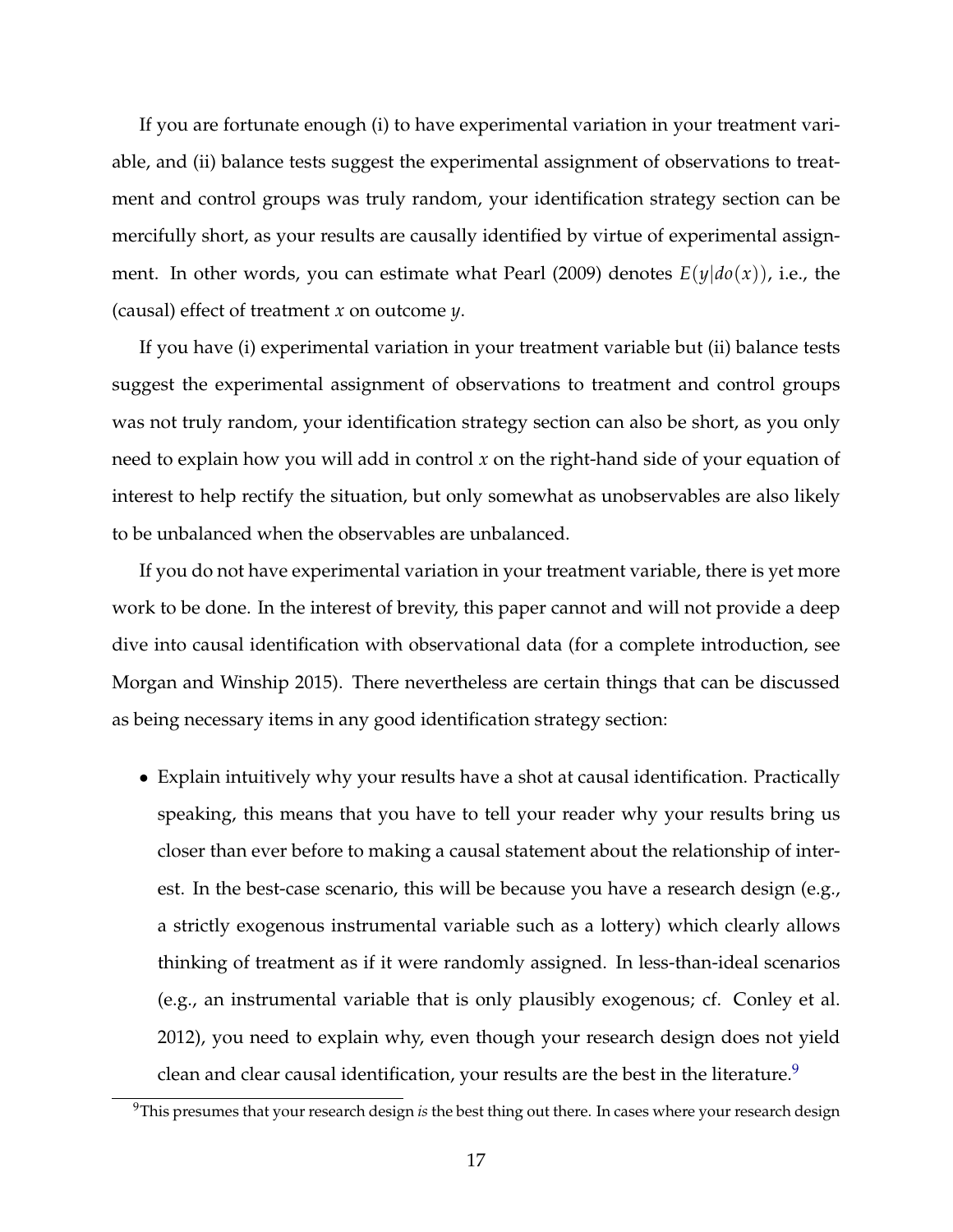- Discuss in turn the three following sources of statistical endogeneity: $10$  (i) reverse causality, (ii) unobserved heterogeneity, and (iii) measurement error, explaining whether each of those sources of statistical endogeneity is a concern in your application, how it is dealt with in your application. Here, if there are issues, admit to them, and explain how they might bias your estimate of the coefficient of interest. Do not lie about what your paper can and cannot do!
- Once that is done, there is one more source of problems to be considered, viz. violations of the stable unit treatment value assumption (SUTVA). What SUTVA means is specific to each application, but in short, if you observe the effect of a treatment  $D_{it}$  on outcome  $y_{it}$ , where *i* denotes an individual unit of observation and *t* denotes a time period, it has to be the case that the value of *Dit* does not affect the value *y*−*it*, *y*<sub>*i*,−*t*</sub>, or *y*<sub>−*i*,−*t*</sub>. In other words, there cannot be any spillovers from one unit being treated to another unit's outcome, and there cannot be any spillovers from one unit being treated at a given point in time to that same unit's outcome in the future, nor can there be any spillovers from one unit being treated at a given point in time to other unit's outcome in the present or in the future. The SUTVA can be extremely difficult to satisfy. That said, one can often test for SUTVA violations; see Burke et al. (2019) for an example of a paper where the authors deal with SUTVA violations very well.
- Again, because this is extremely important: If your results are not causally identified, *do not lie* about what they can and cannot do! And generally, do not make claims that are not backed up by your research designs of your results, no matter

is second- (or third-, or n<sup>th</sup>-) best, unless you significantly improve on external validity, you will need to adjust your set of target journals downward.

<span id="page-17-0"></span><sup>&</sup>lt;sup>10</sup>I talk explicitly of statistical endogeneity—what makes  $Cov(D, \epsilon | x) \neq 0$ —because many research economists still confuse theoretical and statistical exogeneity. Theoretical exogeneity is when a given variable is determined outside of a given theoretical framework (e.g., prices and income in the typical utilitymaximization problem). Statistical exogeneity is when  $Cov(D, \epsilon | x) = 0$  in the regression framework we have been considering. Though the two share the same "exogeneity" and "endogeneity" terminology, there is little overlap in their respective meanings. It is a poor applied economist who says her results are causally identified because her treatment variable is (theoretically) exogenous!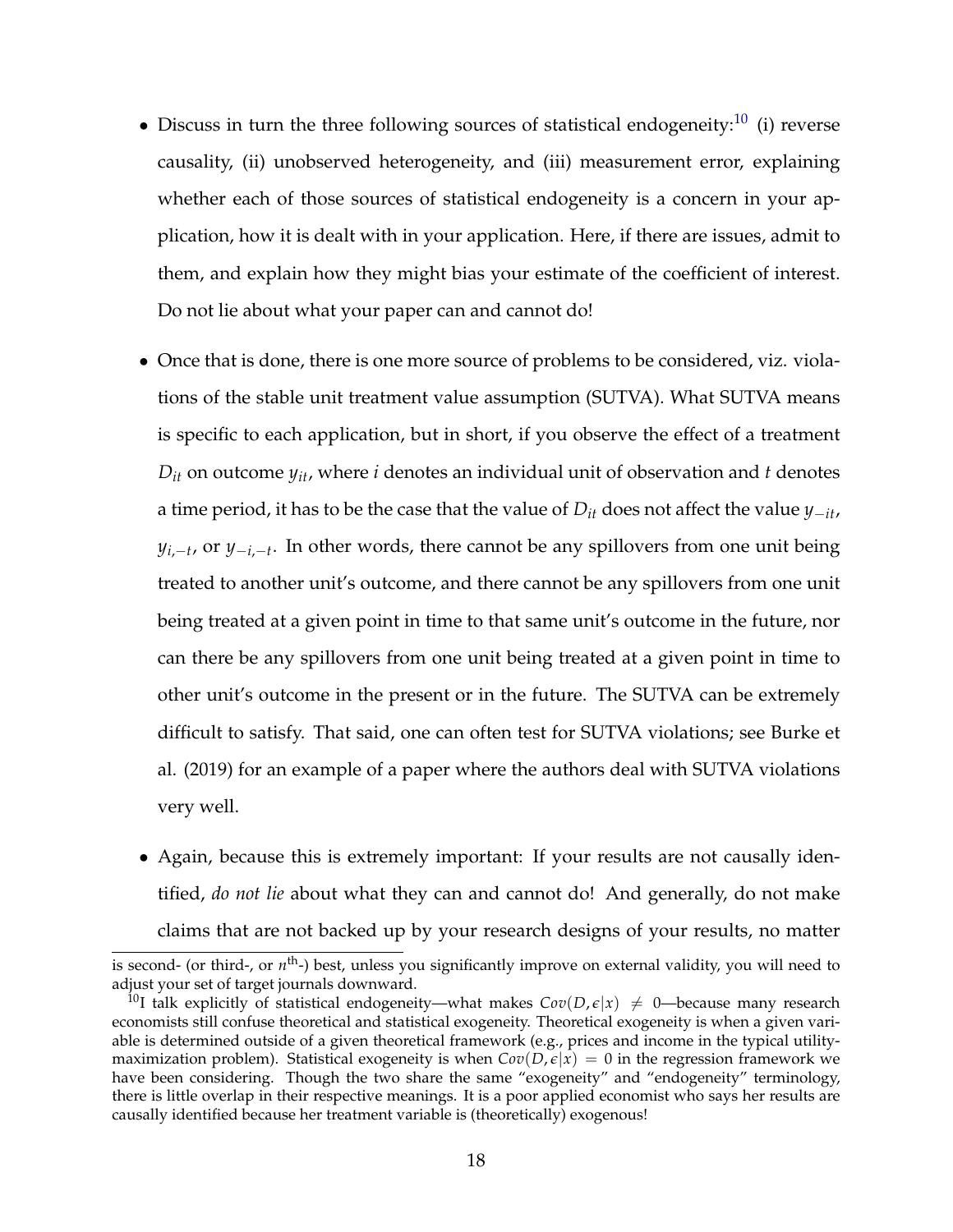how much you wish those claims to be true.<sup>[11](#page-18-0)</sup> Editors and reviewers would much rather deal with manuscripts wherein the author candidly admit to the limitations of their findings than with manuscripts wherein the authors try to deceive the reader. In plain English: The former kind of manuscript has a much better chance of not being rejected than the latter.

## **6 Results and Discussion**

The section of an applied economics article that discusses the paper's findings is obviously the most important section of the paper. Somewhat paradoxically, it is perhaps also the least read section of a paper: After a reader has read the title, the abstract, the introduction, looked at a few tables, and maybe looked at the empirical framework section to answer her lingering question, your reader knows whether she can trust you and your findings, and she is often only interested in your core finding. Only reviewers and critical readers (e.g., graduate students reading your paper for a class, should your article end up on someone's syllabus, or for their dissertation) will read the entirety of the results section. Nevertheless, results sections have their own structure, which is discussed below.

### **6.1 Order of Results**

There is a certain logical order in which results should be presented. Typically, results progress from most parsimonious (e.g., a simple, bivariate regression of *y* on *D*) to least parsimonious (i.e., a regression of *y* on *D* and a full set of control variables *x*). With experimental variation in *D*, this is not as useful as with observational variation in *D*. In the former case, adding controls on the right-hand side of the equation of interest will in

<span id="page-18-0"></span><sup>&</sup>lt;sup>11</sup>The proper conduct of social science dictates that one should not wish that one's findings should go in a particular direction. Research economists should strive to be first and foremost scientists, and not advocates for a certain position.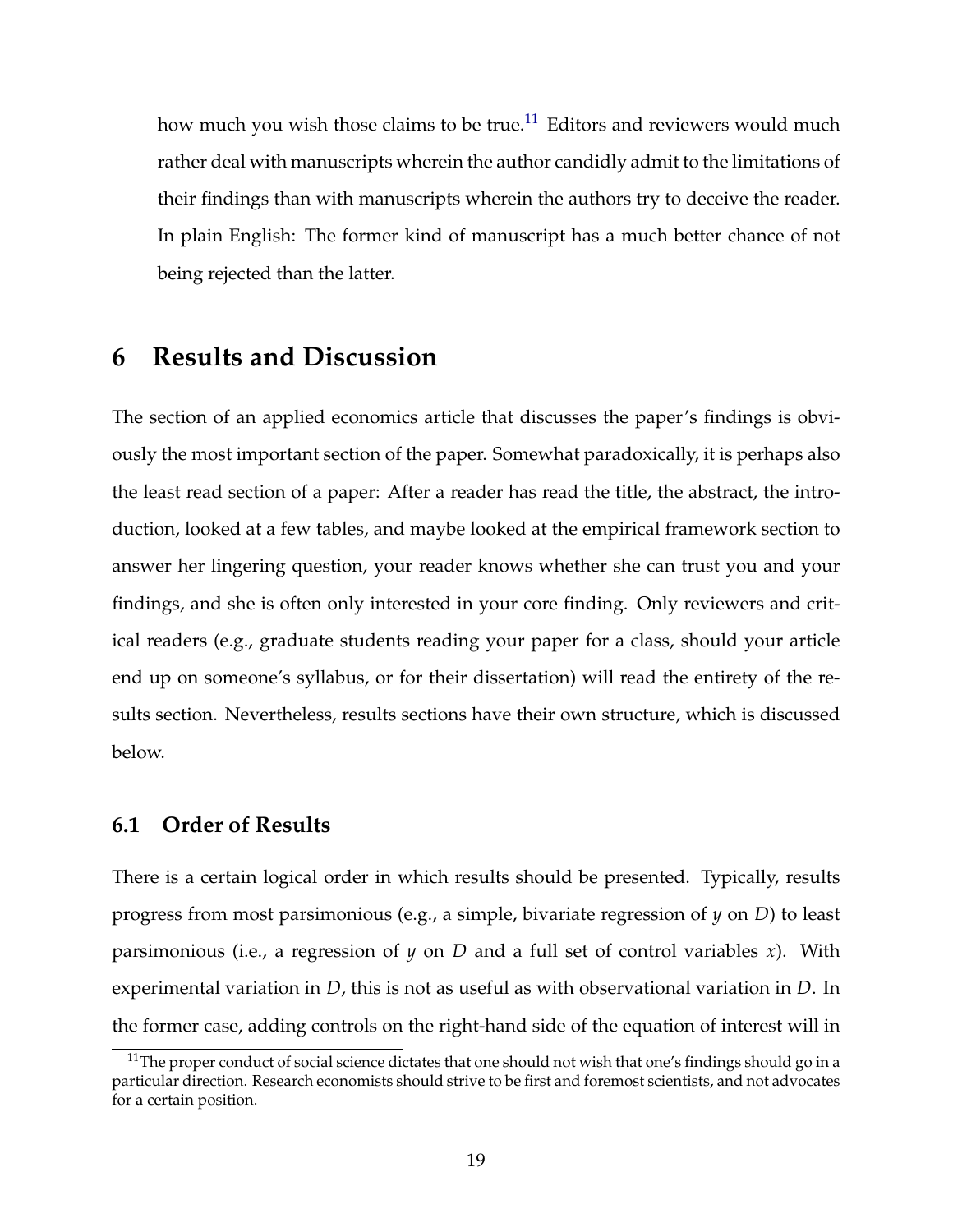principle not change the sign and the magnitude of the estimated treatment effect. Rather, it will only make the estimate of the treatment effect more precise (i.e., it will reduce the standard error around it).<sup>[12](#page-19-0)</sup>

In the latter case, where one cannot assume that  $E(y|x) = E(y|do(x))$ , the most-toleast-parsimonious approach is one first step toward assessing the robustness of one's results: If the sign and the magnitude do not change much or at all as one adds in control variables on the right-hand side, this suggests that one's results are already somewhat robust. This is in the spirit of Altonji et al.'s (2005) approach to robustness (although Oster 2019 critiques Altonji et al. 2005 and suggests a new method aimed at assessing how important unobserved heterogeneity is in a given application).

### **6.2 Robustness Checks**

After presenting the core results in a paper, it is time to turn to robustness checks. Though there was a time where it was sufficient to present one or two tables of empirical results to convince the reader that there was a "there" there, times have changed, and as a consequence of the Credibility Revolution (Angrist and Pischke, 2010), standards of evidence are considerably higher than they were in the early to mid-2000s. Authors now have to work hard to convince readers that their results were not cherrypicked, which means that establishing the robustness of a finding involves its own song and dance.

In many cases, the outcome we are interested in has more than one measurement. "Welfare," for instance, can be measured in a number of ways: household income, household income per capita, household income per adult equivalent, household consumption expenditures, household consumption expenditures per capita, household consumption expenditures per adult equivalent, subjective well-being of the respondent, etc. If you have access to all seven of those measures of "welfare," one first step toward establishing

<span id="page-19-0"></span> $12A$  colleague who has run numerous RCT notes that in his experience, adding controls tends to have almost no effect on the standard errors, with the only exception being when the baseline value of the outcome is added as a control variable in an ANCOVA setup (McKenzie 2012).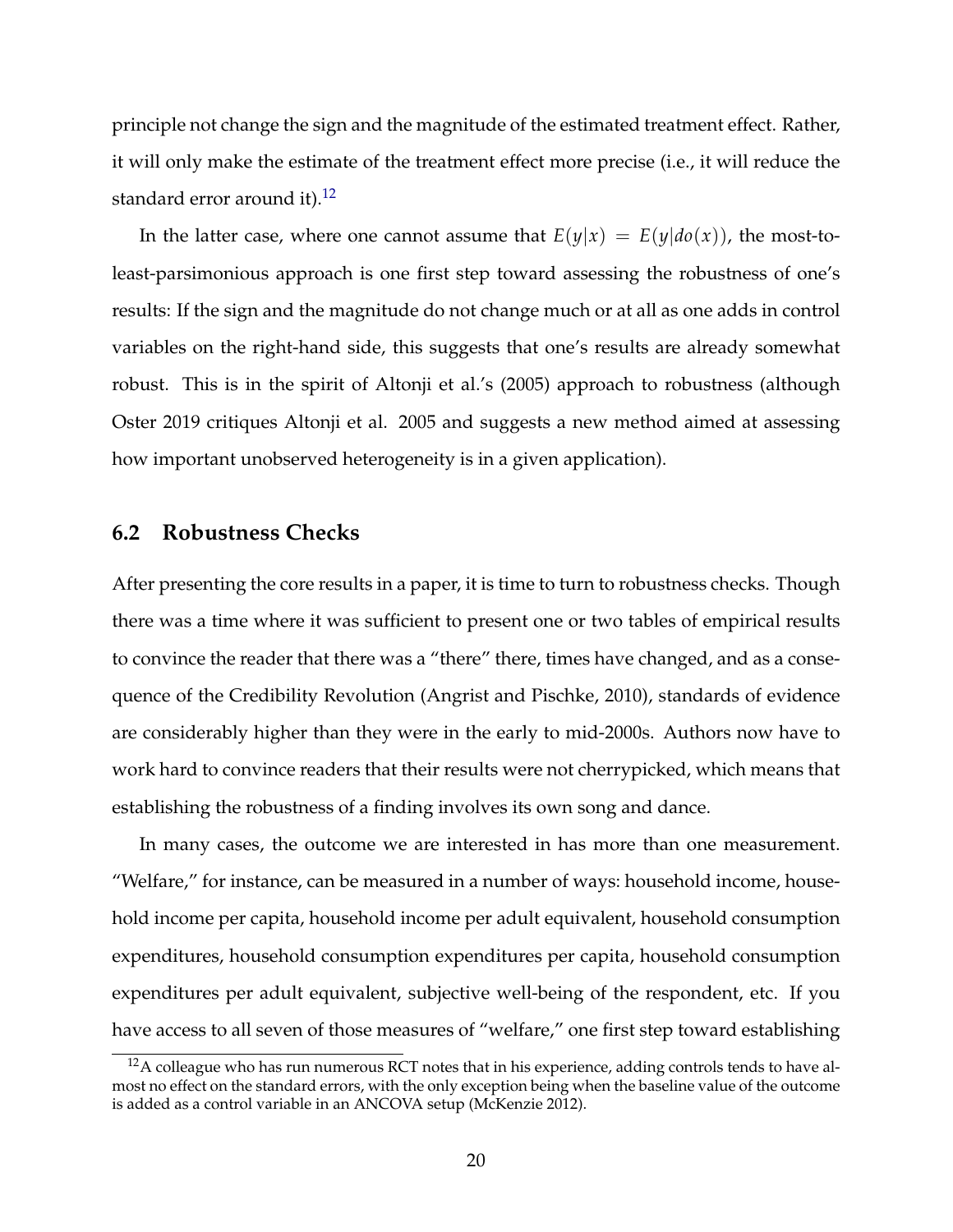that your result is robust might be simply to re-estimate your core equation for all seven of those measures, showing that the result holds across all seven of them.

Similarly, you may have different measures of the treatment variable. In most randomized controlled trials, there is one (and only one) treatment variable (unless there are several treatment arms, and unless those treatment arm are interacted). But with observational data, it might be possible to look at different measures of the treatment variable. In the contract farming literature, for example, one can look at whether a household participates in contract farming (i.e., contract farming at the extensive margin), but one could also look at the proportion of one's crop acreage that is under contract (i.e., contract farming at the intensive margin).

Now imagine that you have those two measures for the treatment variable, and the aforementioned seven measures for the outcome variable. This allows estimating 14 different specifications of the core equation of interest! If the finding holds for each and every one of those specifications, that goes a long way toward establishing that a finding is robust.

One can also check for robustness by conducting placebo and falsification tests. In the former case, a "fake" treatment (i.e., a variable that is correlated with the treatment, but which presumably does not cause the outcome) is used in lieu of the actual treatment. In the latter case, a "fake" outcome (i.e., a variable that is correlated with the outcome, but which presumably is not caused by the treatment) is used in lieu of the actual outcome. In both cases, robustness comes from the lack of a statistically significant finding, since a statistically significant finding hints at the fact that the core results might be spurious.

Yet another kind of robustness check comes in the form of looking at different estimators. Most applied economics articles, for instance, rely on some linear, fully parametric regression. If the treatment is continuous, it might be useful to estimate specifications that allow for a more flexible functional form (e.g., a restricted cubic spline), which would allow one to determine whether the relationship between *y* and *D* is generally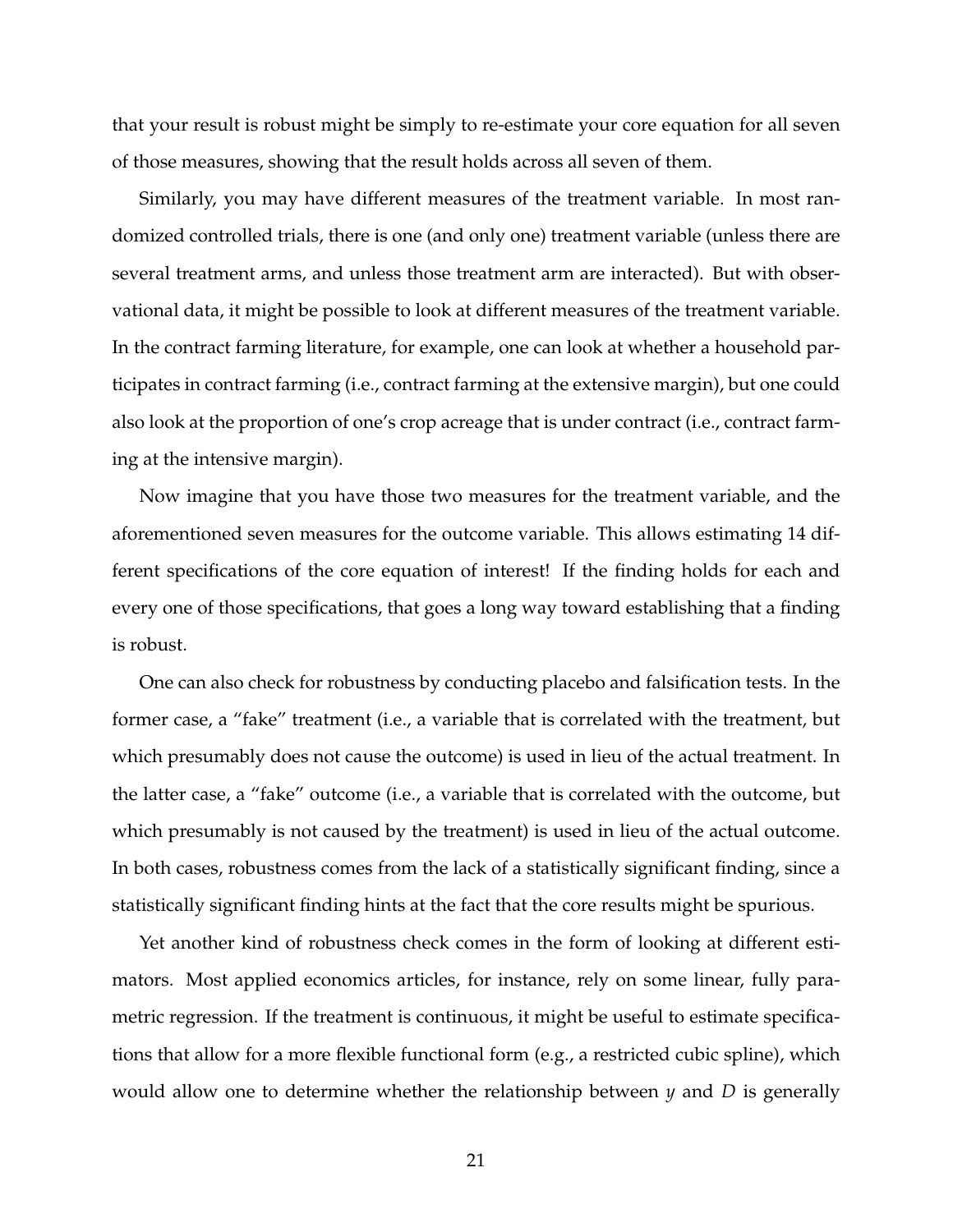monotonic. Very often, robustness checks of this kind are where modest methodological contributions—a paper's third contribution, as listed in the introduction—come from.

### **6.3 Treatment Heterogeneity**

It is almost never the case that the treatment effect we are interested in estimating is homogeneous across the population of interest. After assessing the robustness of your results, you may be interested in looking at whether the treatment varies for various sub-groups (e.g., men vs. women, rural vs. urban, black vs. white, by income quintile, etc.) This section is where this is assessed. Keeping with the contract farming example, suppose you were interested in whether the impacts of contract farming differ between male and female respondents. This alone would bring the number of estimated specifications up to 28 (i.e., seven measures of welfare, two treatment measures, and male vs. female respondents). From this, it is rather it easy to see why the average applied paper is now typically 50 pages—if not longer.

One good thing about exploring treatment heterogeneity is this: Very often, doing so can salvage a null finding (i.e., an effect that is statistically insignificant) because average effects can mask a tremendous amount of heterogeneity. One of my students, for instance, was interested in looking at the effects of introducing soup kitchens on food insecurity in Mexico. Looking at the whole sample yielded nothing interesting, as her estimated effects were not statistically significantly different from zero. It was only when a colleague suggested that she split up the sample in income quintiles that she found that soup kitchens were associated with a decrease in food insecurity—but only for the poorest income quintiles. So before calling it quits, saying that an intervention or treatment has had "no effect," and abandoning an entire research project, it is well worth thinking about whether the treatment effect might be heterogeneous, and whether said heterogeneity is of interest for policy or business.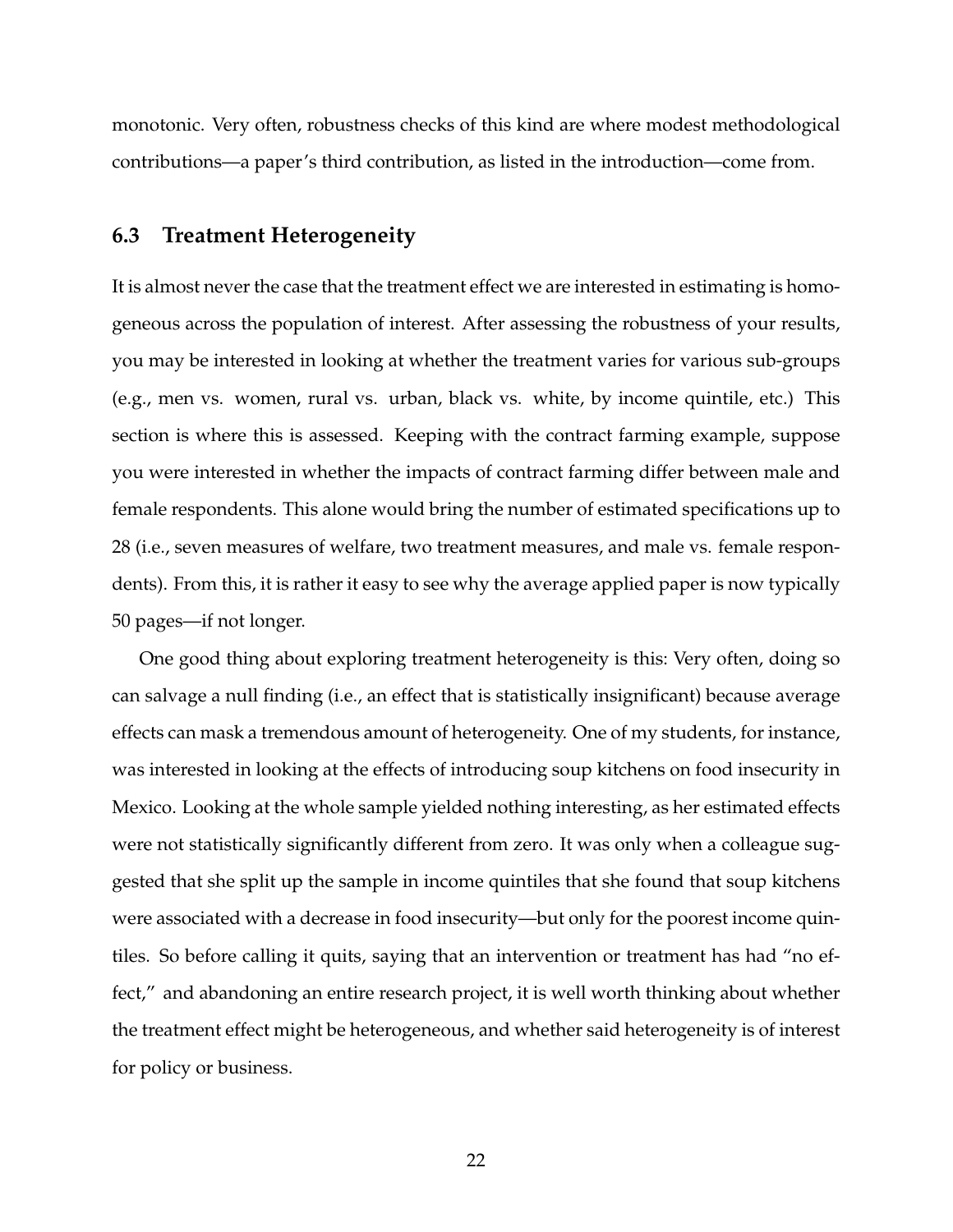#### **6.4 Mechanisms**

As a result of the Credibility Revolution (Angrist and Pischke, 2010), applied microeconomists have been answering questions of the form "Does *D* cause *y*?" or "What is the effect of *D* on *y*?" first and foremost.

FIGURE II: Direct and Indirect Mechanisms



In recent years, however, much has been written in the quantitative social science literature about how to test for whether a given variable *m* is a mechanism whereby some other variable *D* causes some outcome *y*—what is called mediation analysis—and this remains a very active area of research.

To start with, readers should read the paper by Acharya et al. (2016), which develops a method which, under certain assumptions, allows determining for the directed acyclic graph (Pearl 2009) in Figure I (i) what is the indirect effect of *D* on *y*, i.e., *D*  $\longrightarrow$  *m*  $\longrightarrow$  *y*, (ii) what is the direct effect of *D* on *y*, i.e., *D*  $\rightarrow$  *y*, and (iii) whether *m* is the only mechanism whereby *D* causes *y*, or whether there are multiple such mechanisms.

A good section on mechanisms does its best to investigate potential mechanisms. In the best-case scenario, this involves a proper mediation analysis. In many cases, this means doing what one can do with the data at hand, such as presenting descriptive (i.e., not causally identified) regressions or correlations. In other cases, this means simply admitting that there are some mechanisms one cannot test for, not even with imperfect proxies. When anything but the ideal is feasible, you should clearly explain why you cannot test for specific mechanisms to leave no doubt in your readers' minds that you have thought about the question "How does *D* cause *y*?"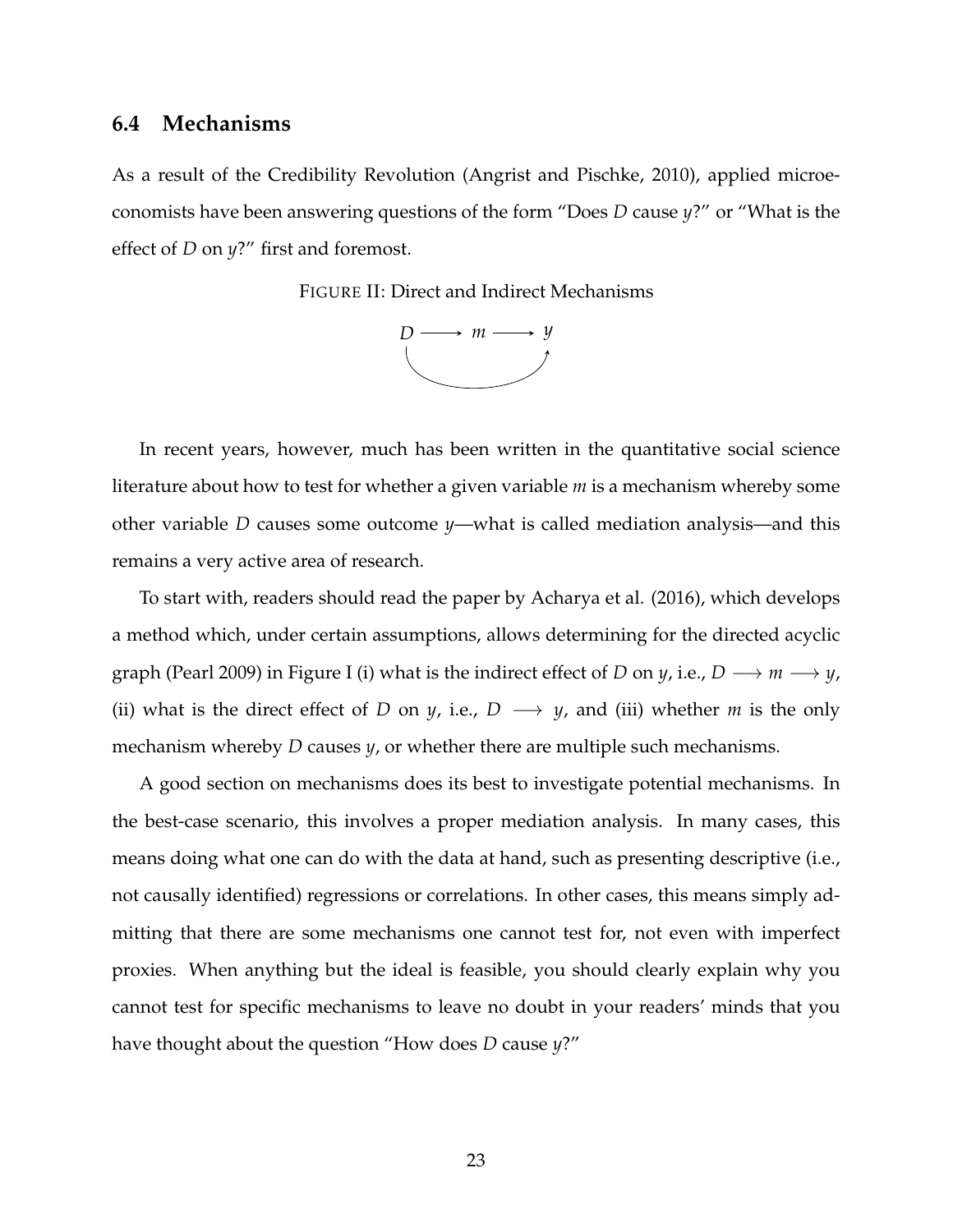#### **6.5 Limitations**

A good empirical results section should be honest about what it can and cannot do. Though this is often discussed quickly in the conclusion, it should be discussed more fully in a separate sub-section of the estimation results section.

What limits one's results? Typically, limitations come in three varieties. First and foremost, internal validity may be limited. In other words, one might not be able to make a causal statement, but instead only get close to doing so relative to the literature. For instance, your instrumental variable might only be plausibly exogenous, but not strictly so. This would be a good time to remind the reader that this is so (and you should also have assessed the effects of departures from strict exogeneity in the robustness checks section using the various methods laid out in Conley et al. 2012).

Second, external validity may be limited as well. This is often the case with lab or a lab-in-the-field experiments, $13$  or with randomized controlled trials. Or you may have a strictly exogenous instrumental variable, but it is not entirely clear who the compliers and defiers are, and so who the local average treatment effect applies to is a nebulous subset of the sample.

Lastly, the variables you use as your treatment or your outcome variable might only be proxies for what you are truly interested in. For instance, though you may be interested in looking at whether economic shocks push people to commit suicide, data on suicides may not be available (or suicides may be significantly under-reported), and so you might have to resort to using mortality rates instead.

#### **6.6 Tables**

Before closing out this section, I would like to discuss some miscellaneous pieces of advice regarding tables of empirical results. In no particular order:

<span id="page-23-0"></span> $13$ Lab-in-the-field experiments are lab experiments that are conducted with "real" subjects (e.g., farmers or managers) in the field, outside of the experimental lab.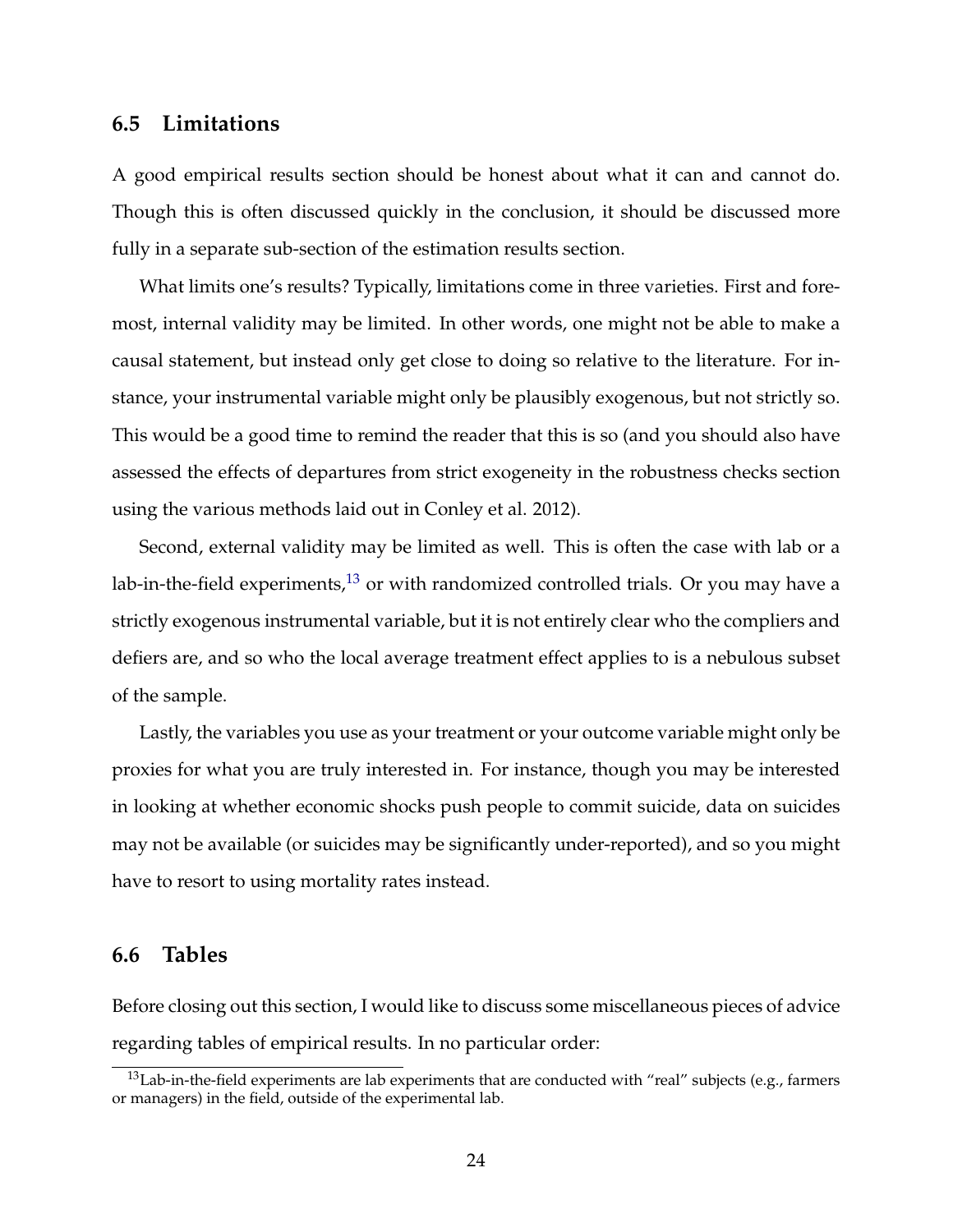- The titles of your tables should be self-explanatory: "OLS Results for the Effect of Participation in Contract Farming on Household Income," or "OLS Results for the Effect of Participation in Contract Farming on Income by Gender." The titles should thus tell us what is being estimated (e.g., OLS), what the causal relationship of interest is (i.e., the effect of participation in contract farming on household income), and what subset of your sample, if any, it applies to (i.e., male and female respondents separately).
- Coefficient estimates and standard errors should be reported with the same number of decimal places throughout your tables—usually two or three.
- Some people like to omit control variables, preferring instead to include a line that says "Controls? Yes" in the second (i.e., bottom) half of the table. Though this is fine to save space in a published article, a working paper should show everything to the readers (especially the reviewers and the editor). The obvious exception is for individual, household, or community fixed effects, of which there are usually too many to list. If you must include a line at the bottom that says "Controls? Yes," make sure the notes to the table (i.e., right under the table) include a detailed list of which controls are included—a careful reader will want to know whether you condition on colliders or include as control a variable that lies on the causal path between the treatment and outcome variables.<sup>[14](#page-24-0)</sup>
- The last lines of the table should list the number of observations, the  $R^2$  (I prefer the usual *R* 2 to the adjusted one, because this tells me how much of the variation in *y* is explained by the variables on the right-hand side, without any arbitrary correction for the number of observations and parameters), maybe the results of a test of joint significance of the variables on the right-hand side, and various lines indicating

<span id="page-24-0"></span><sup>&</sup>lt;sup>14</sup>A collider is a variable caused by two separate, possibly unrelated variables. Conditioning on a collider or on a variable that lies on the causal path between the treatment and outcome variables is problematic because it introduces bias (Morgan and Winship 2015).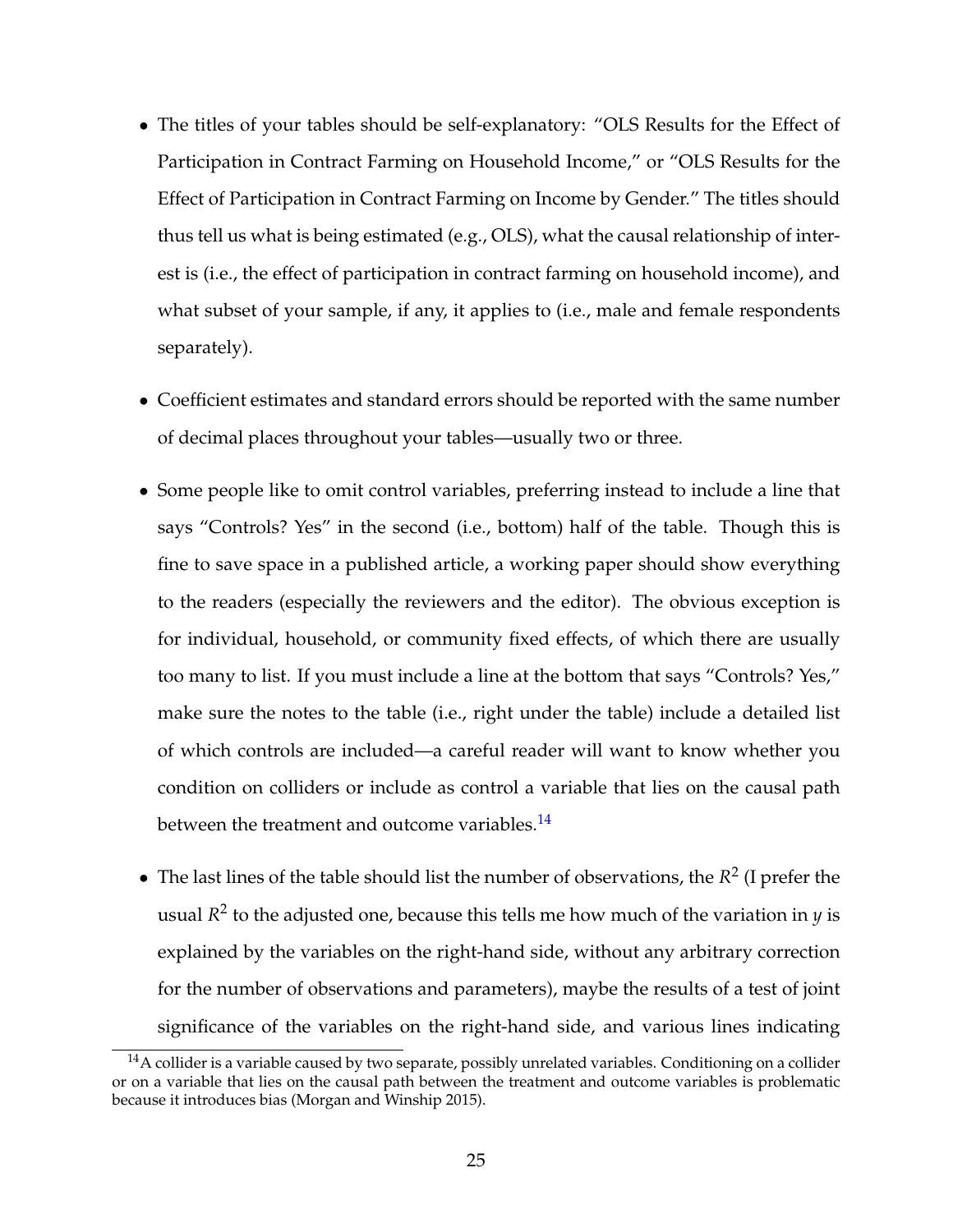which controls are included (e.g., state fixed effects, a linear time trend, year fixed effects, state-specific linear trends, state-specific quadratic trends, region–year fixed effects, and so on).

- Finally, the notes to the table should present all symbols for statistical significance (typically, \* for statistical significance at less than the 10 percent level, \*\* at less than the 5 percent level, and \*\*\* at less than the 1 percent level; none should be omitted for completeness and transparency), and additional symbols if necessary. For instance, you may have adjusted your *p*-values for multiple comparisons, bootstrapped your standard errors, or done some randomization inference, all of which would lead to different inferences and critical levels of statistical significance, in which case you might use the symbols †, ††, and † †† to denote significance at less than the 10, 5, and 1 percent level for this additional version of the standard errors.
- Present estimation results for the same estimation sample. That is, as the number of control variables increases, the sample size is nonincreasing due to missing variables. If the sample size decreases as you throw controls on the right-hand side, this involves and apples-to-oranges comparison (different estimation samples are representative of different populations). Instead, take your smallest sample size (as dictated by missing observations) and use that sample for all specifications.
- For variable names, use plain English words like "Years of education," "Age squared," and "Female" and not Stata or R codenames like "Edu," "AGE\_2," or "SEX."
- Ultimately, it always helps to put yourself in your reader's shoes, $15$  and the right question to ask yourself (or a friend who owes you a favor) is this: When given only the tables, can one write down the exact regression that was estimated? Or is one

<span id="page-25-0"></span><sup>&</sup>lt;sup>15</sup>This can be difficult, which is why the best way to learn is to review as many papers for journals as possible. Many scholars—economists, in particular—see refereeing as an unfortunate tax they need to pay in order to get their own papers reviewed and published. Unlike a tax, however, there is almost always something to be learned from refereeing, and from refereeing bad papers in particular.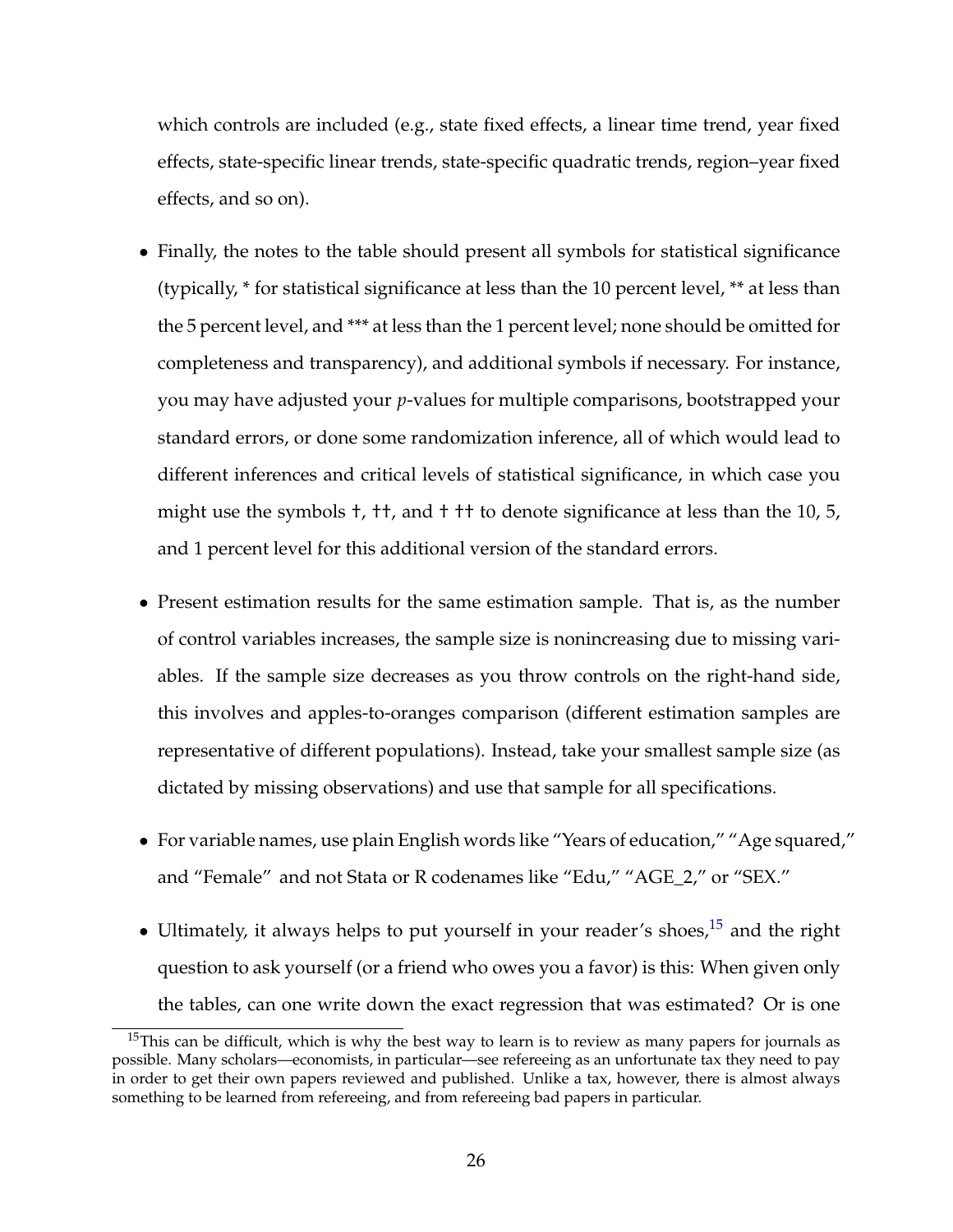left with more questions than one has answered after looking at the tables?

# **7 Summary and Concluding Remarks**

Many economics papers title their conclusion "Summary and Concluding Remarks," which is a pretty good indication of how a conclusion should proceed. What I learned in high school was that a good conclusion should have two main parts: (i) a summary of what you have spent the several pages before the conclusion doing, and (ii) the way forward.

The following guidelines should help cut on the transaction costs one faces when writing a conclusion by providing a roadmap. Strictly speaking, a conclusion should be structured as follows:

- *Summary*. You have surely heard that when writing a research paper, you should "tell them what you're going to tell them, tell them what you want to tell them, and tell them what you just told them." Writing this part of a conclusion is tedious—you have just spent 40 or more pages telling them—but it needs to be there, and it needs to be different enough from the abstract and the introduction. This does not mean this part must say something new; it just needs to be different enough. If possible, tell a story.
- *Limitations*. Some people like to have a "Limitations" section at the end of their results section; I like to have that myself, as discussed above. But even then, the conclusion should (re-) emphasize the limitations of your approach.
- *Implications for Policy.* Presumably, your work has some sort of implication for how policy is made in the real world. This will not always be the case—some papers make a purely technical point, or a point that is only ancillary when it comes to making other policy-related points—but I would guess that since you are reading a paper about writing applied economics papers, there is a high likelihood that what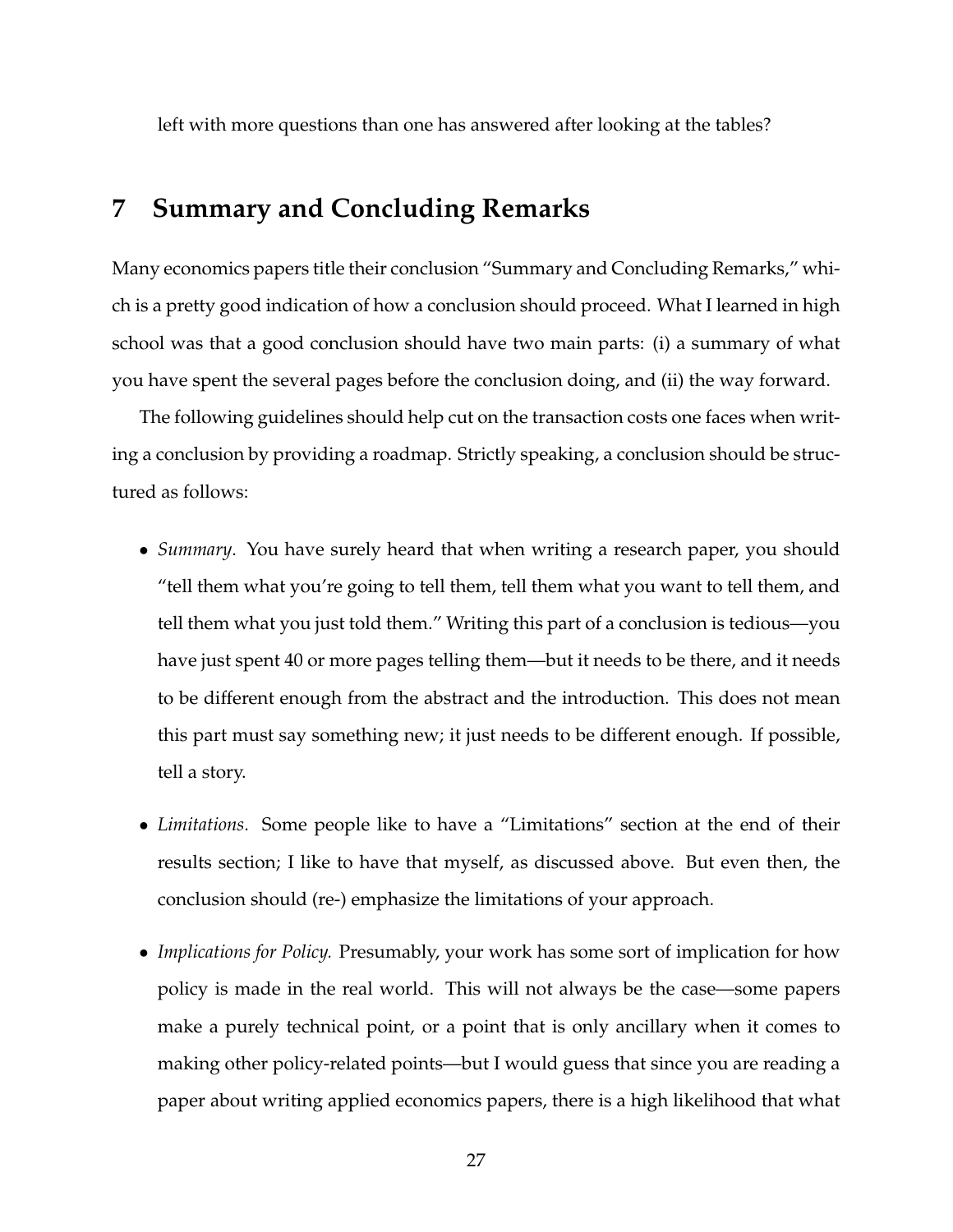you are working on has some real-world implications. Discuss what those implications are. Do not make claims that are not supported by your results. Try to assess the cost of what you propose in comparison to its benefits. You can do so somewhat imperfectly (this is where the phrase "back-of-the-envelope calculation" most often comes up in applied economics papers), since the point of your work was presumably about only one side of that equation—usually the benefits of something, sometimes its costs, but rarely both. In two or three sentences, identify the clear winners and losers of a given policy solution. Briefly discuss its political feasibility. How easy or hard would it be to implement?

• *Implications for Future Research*. Finally, your work is not perfect. Your theoretical contribution could be generalized or broadened by relaxing certain assumptions. Your empirical contribution could probably benefit from better causal identification for better internal validity. Even with a randomized controlled trial (RCT) with perfect compliance and a perfect average treatment effect estimate, you are likely to have some treatment heterogeneity that is not accounted for, or you might want to run the same RCT in additional locations for external validity. If you are writing a follow-up paper, this is a good place to set the stage for it.<sup>[16](#page-27-0)</sup>

## **8 Title, Abstract, and Introduction**

The title, abstract and introduction of a paper are, in order, the three most important marketing tools for any paper. This probably is doubly true for applied economics papers, wherein authors rarely advance the frontier of knowledge theoretically or methodologically. Readers are probably more likely to put up with a bad title, a poorly written abstract, a meandering introduction—or all three—if they know that a paper will change

<span id="page-27-0"></span><sup>&</sup>lt;sup>16</sup>That said, it is generally fruitless to look for research ideas in the conclusions of the papers you read, because those conclusions will either list (i) ideas that are so difficult to execute that the authors of the papers you are reading did not think it was worth exploring them, or (ii) ideas that those same authors are already working on.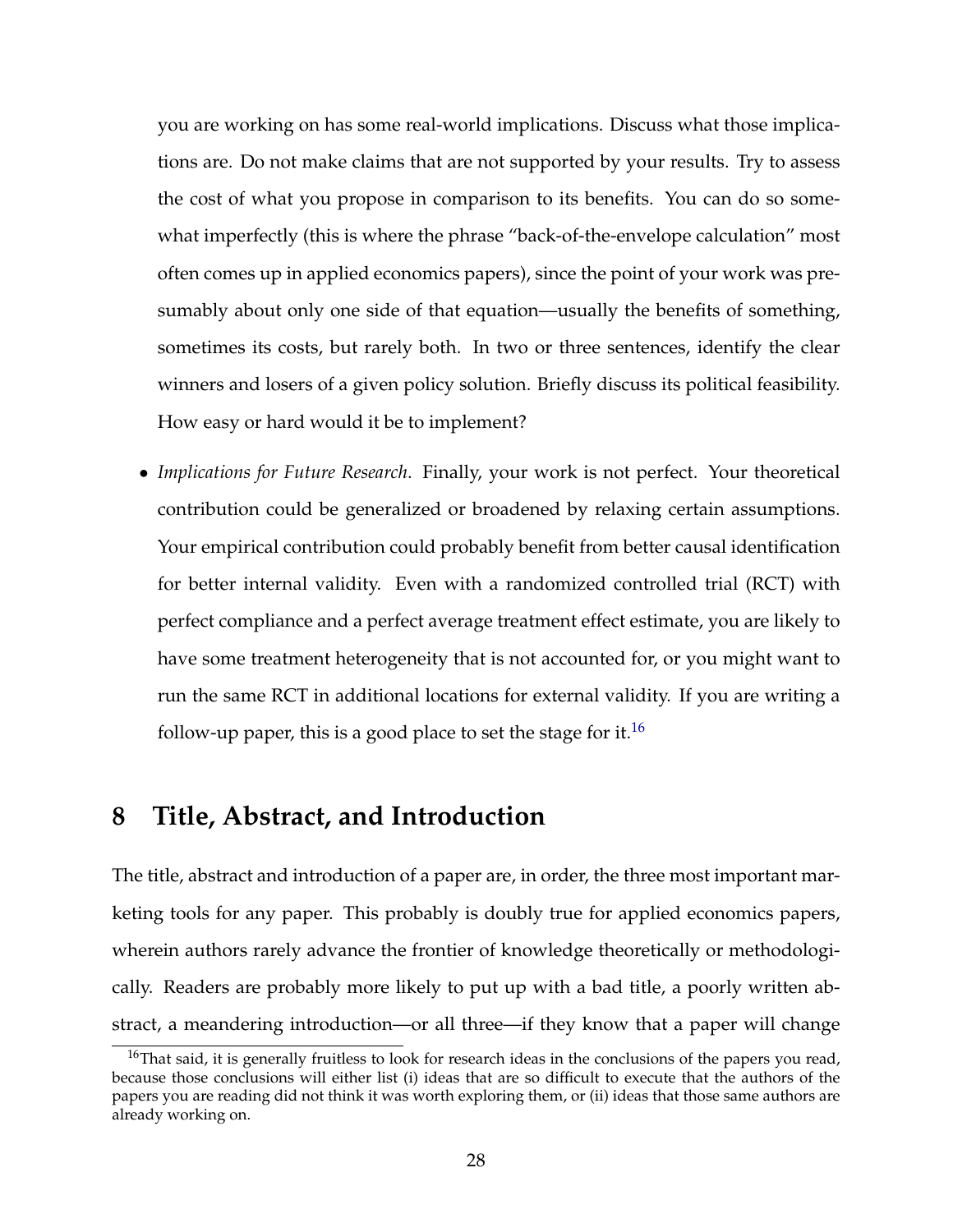their understanding of how the world works, or if they know that it will give them new tools they can use in their own research. Consequently, the following sub-sections focus on these components of an applied economics paper.

#### **8.1 Title**

It is difficult to pinpoint exactly what makes a good title. Much like US Supreme Court Justice Potter Stewart famously said of hard-core pornography in *Jacobellis v. Ohio*, when it comes to a good title, "I know it when I see it." Colleagues who tend to publish in generalscience journals like *Science*, or *Proceedings of the National Academy of Sciences* often insist that we should state our results in our titles. While that may be true for those papers we submit to those general-science journals, titles follow a certain norm in economics which is best followed if you want your papers to look like they fit in.

To that end, it is perhaps easier to define what makes for a bad title. For starters, any title which emphasizes the technique you are using is sure to turn off most readers, unless you develop said technique. Spare your would-be readers titles—especially subtitles of the form "A Semiparametric Investigation" or "Nonparametric Evidence from [Your Context]."Long titles also tend to make readers not want to read your paper. That is probably why there is an inverse relationship between the length of a paper's title and the number of times that paper gets cited (Letchford et al., 2015).

For an applied economics paper—that is, a paper that asks an empirical question of the form "What is the effect of *D* on *y*?"—it is safest to go with a title of the form "The Impacts of *D* on *y*: Evidence from [the Context You Are Studying]." My own work features a number of examples of this: "The Welfare Impacts of Contract Farming," "The Welfare Impacts of Commodity Price Volatility: Evidence from Rural Ethiopia," or "The Welfare Impacts of Rising Quinoa Prices: Evidence from Peru."[17](#page-28-0)

<span id="page-28-0"></span> $17$ From, that list, it should be obvious that my coauthors and I tend to care quite a bit about welfare. For an applied economist, looking at how certain things affect people's welfare is always a good place to start.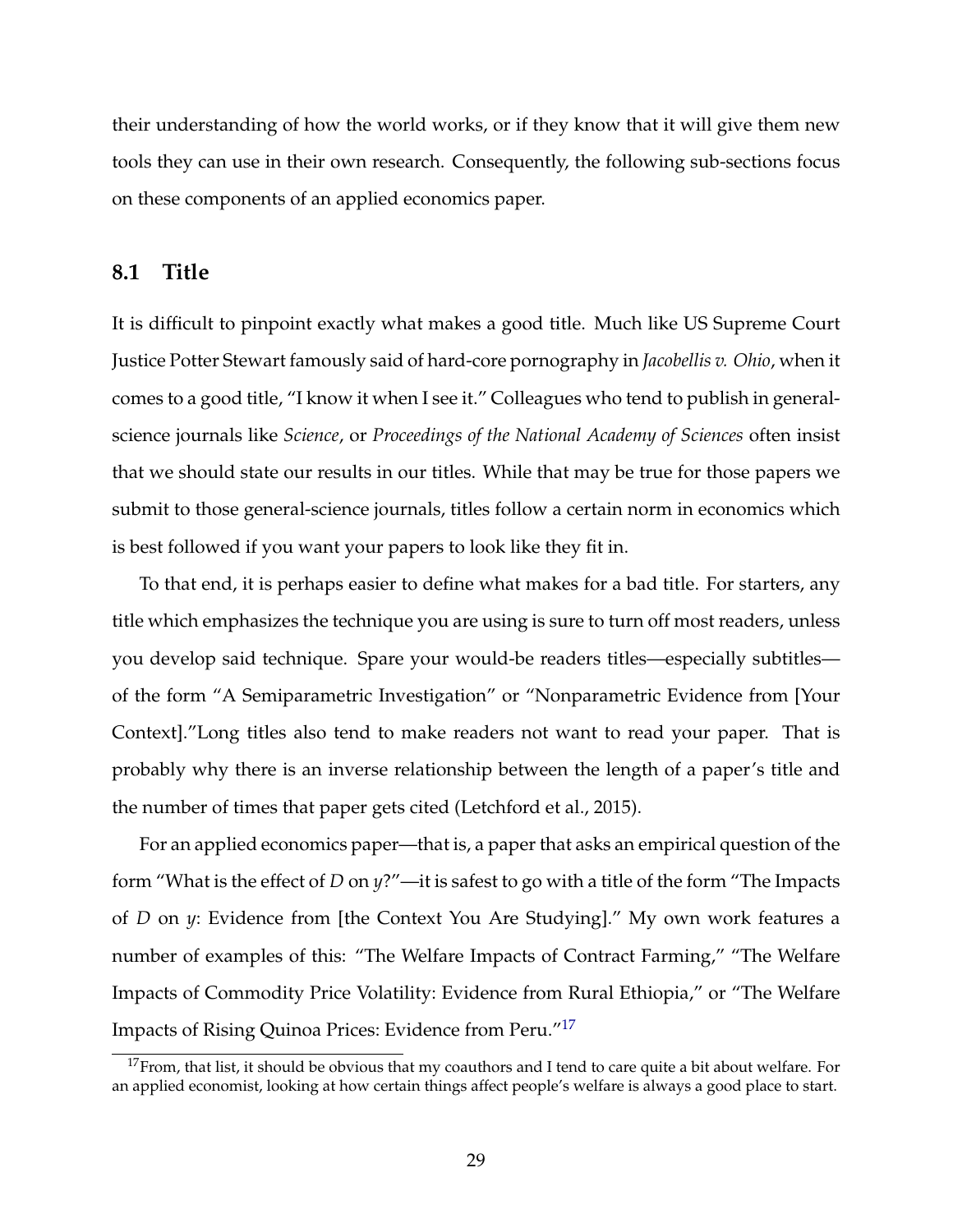A variant on this theme is a title of the form "*D* and *y*," with or without the subtitle after the semicolon. My own work features a number of examples of that, too: "Contract Farming and Food Security" or "Farmers Markets and Food-Borne Illness." In both cases, there is no subtitle after a semicolon. In both cases, my coauthor and I made the conscious decision to go with a big, bold title that did not specify the context, and to be quite honest, in both cases, we were surprised reviewers did not demand that we narrow down our title by specifying "Evidence from Madagascar" in the former case an and "Evidence from the United States, 2004-2013" in the latter case. It sometimes pays to go big and bold.<sup>[18](#page-29-0)</sup>

There is also the question of whether you should be cute or funny—for lack of a better term, let's refer to either as "clever"—in your title. If you are going to have a clever title, make sure it appeals to as many people as possible, and make sure it actually makes sense. What often works here is common sayings (e.g., "Fair Enough?"for a paper on whether the international trade of a given commodity is fair), dicta, proverbs, biblical passages (e.g., "As You Sow, So Shall You Reap"for a paper on whether participation in agricultural value chains increases the welfare of participants), or titles of famous films ("Star Wars" for a paper looking at *p*-hacking, "Look Who's Talking" for a paper looking at the effect of the intrahousehold allocation of cell phones), books, or TV shows (e.g., "All in the Family"for a paper on bequest motives in East Africa).

I recently handled a manuscript whose title began with "One Size Does Not Fit All." Because (i) saying that out loud is a mouthful, and (ii) the actual, familiar expression is "one size fits all," I asked the authors to reformulate the first half of their title as "One Size Fits All?" Ultimately, if you are going to take the clever route, make sure the cleverness is warranted, and that the clever part of your title fits your paper like a glove.

Lastly, I recall reading in grad school that your paper titles should never start with "On," because it makes it sound as though you are merely writing a comment on someone else's paper. That is pretty bad advice: Hirshleifer's (1956) paper titled "On the Theory

<span id="page-29-0"></span> $18$ That, or those are examples of the privilege that come with being "senior" in a given profession.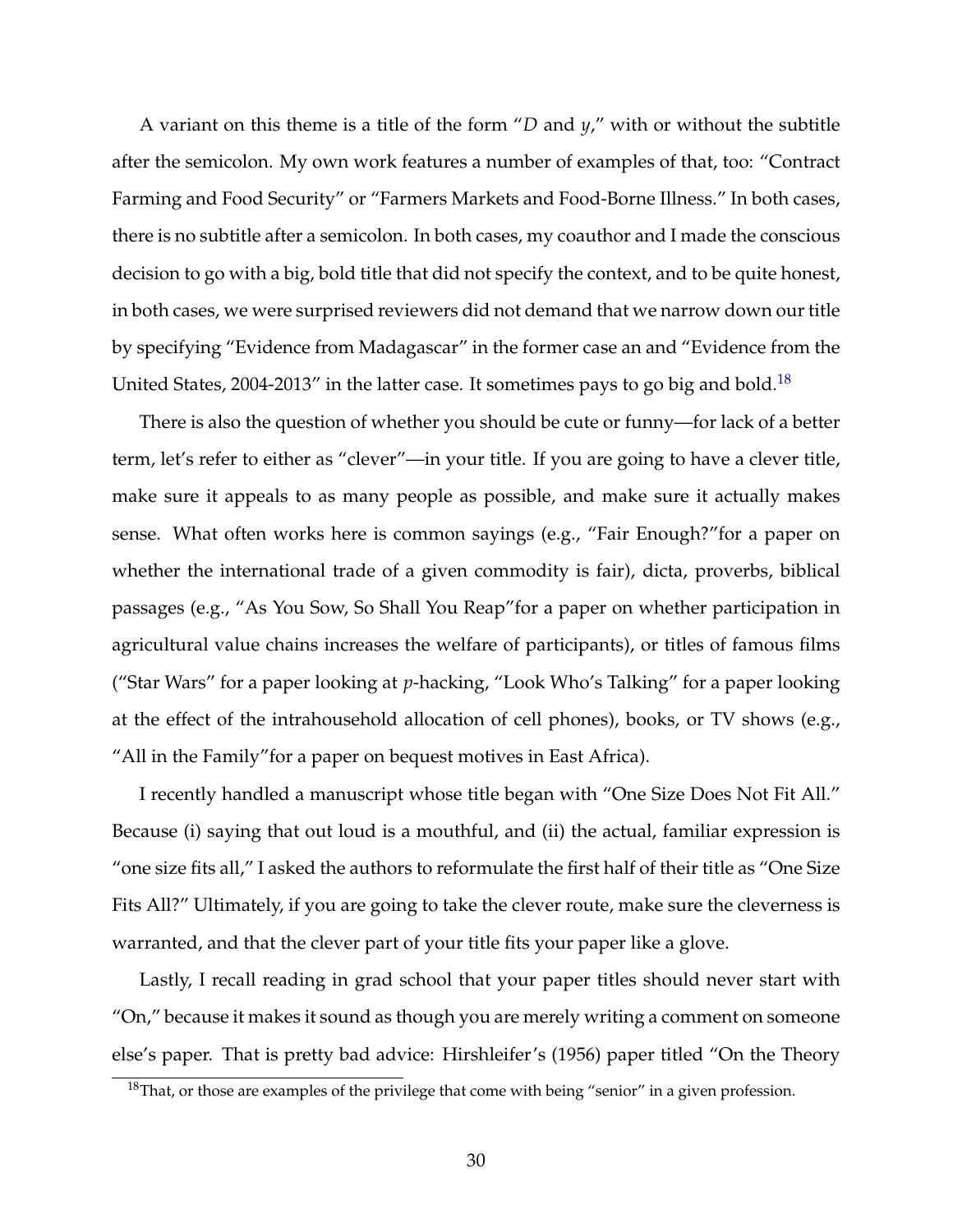of Transfer Pricing" has been cited over 900 times, and it should be pretty clear to anyone reading that paper that Hirshleifer is making an original point. From personal experience, I have written two such articles: one won an award, the other has garnered over 100 citations in less than two years, and no one seems to have mistaken either for a comment on anyone else's work. I therefore think it is perfectly fine to write a paper "on" a given topic, especially if you are the first to take a serious look at said topic.

### **8.2 Introduction**

I list the introduction second after the title and before the abstract because writing an abstract is much easier once the introduction has been written. The best way to write an introduction is to follow Keith Head's (2020) introduction formula.

I remember coming across that formula while in graduate school (and so it has been around since at least 2006) and thinking "I know how to write, I don't need this." Do not make that mistake. Even if you (think you) know how to write, the beauty of Head's formula is that it removes all uncertainty as to the order in which an introduction's sections should be presented.

The formula—and really, all credit goes to Keith Head for articulating it—is as follows:

• *Hook*. A good introduction starts with a good "hook," i.e., something that grabs the reader's attention and makes her want to keep reading. Here, the closer one can get to the reader, the better. Likewise, the broader one can go, the better. Bad hooks tend to appeal to the literature: "A long literature in economics has looked at ..." If that is the case, do you really want to make it any longer? Good hooks tend to relate to the real world: A lot of the food we buy at the grocery store is grown in the context of long value chains. What does the first link in that value chain look like? What does participating in those value chains do for the people who actually grow the food we eat? The hook should be one or two paragraphs long.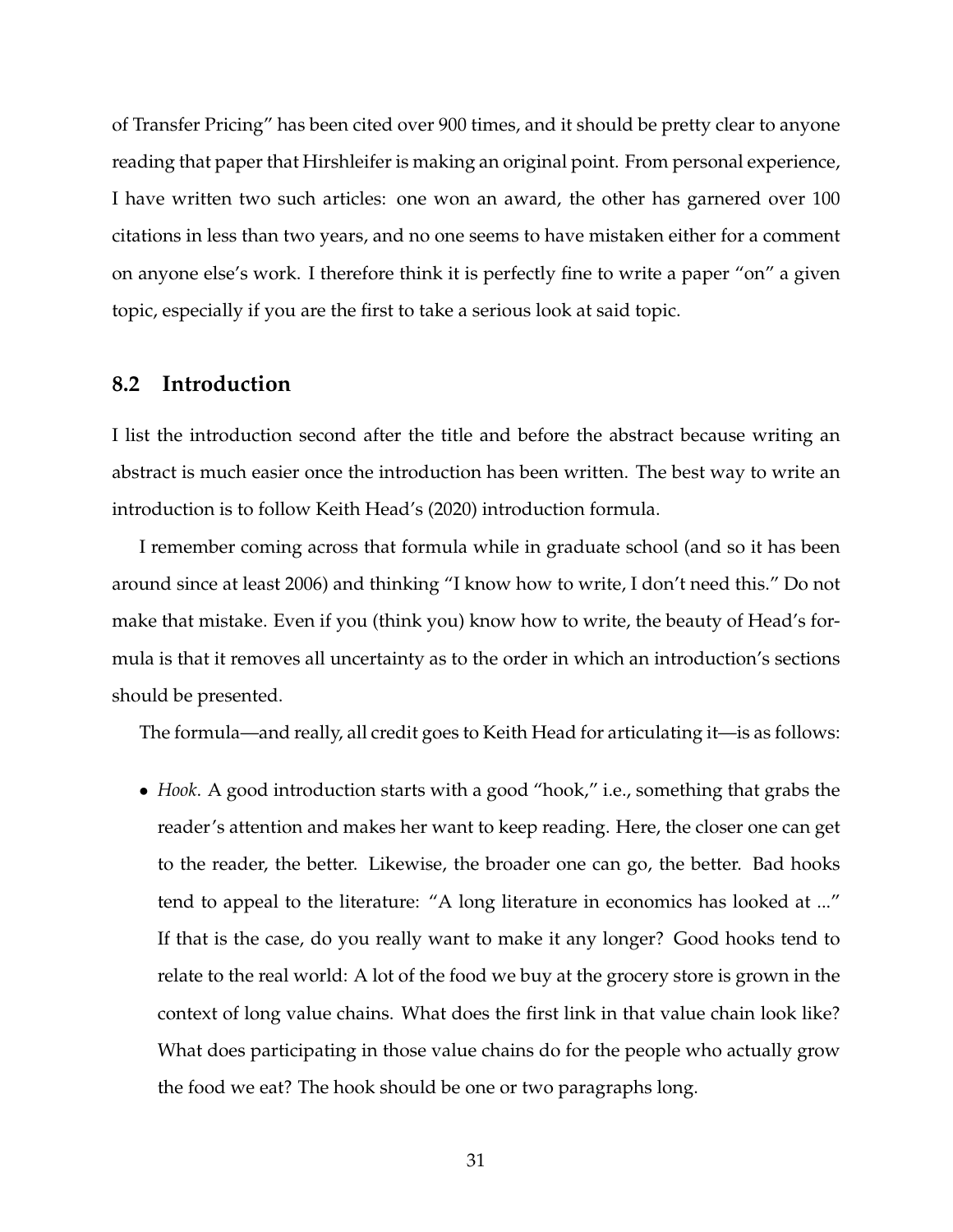- *Research Question*. After hooking the reader in and setting the stage, it is time to state your research question as clearly as possible. I like to do so by stating my actual research question as the first sentence of this part of my introductions. "What is the impact of participation in contract farming on the welfare of those who participate?" The clearer this is stated, the better, because the fewer are the occasions for the reader to be disappointed. This should be one paragraph long.
- *Antecedents*. After stating your research question, it is time to relate it and what you are doing to the existing literature. Here, relate your work to the five to ten closest studies (the closer to five, the better) in the literature. What the relevant literature the antecedents—is will obviously depend on the question at hand. If you are lucky enough to work in a literature that has seen a lot of activity, you may have a hard time narrowing it down, and you will need to judiciously pick the five to ten closest studies. If you are working on a problem that no one has really looked at, or that no one has looked at in a long time, you might have to go back in time a bit further or expand your parameters for what counts as antecedents. Here, what counts is to tell a bit of a story; no one wants to read a bland enumeration of studies: "Johnson (2011) found this. Wang (2012) found that. Smith (2013) found something else. Patel (2015) found something else altogether." For every topic, the intellectual history of that topic can be told in an interesting way.
- *Value Added*. This is where you need to shine. What is your contribution? How does your paper change people's priors about your topic? Ideally, your paper will have three contributions. For instance, you may be improving on the internal validity front for the question you are looking at by having a better identification strategy. You may also be improving on the external validity front by having data that cover a broader swath of the real world; or you may be performing a mediation analysis that allows identifying what mechanism *m* the treatment variable *D* operates through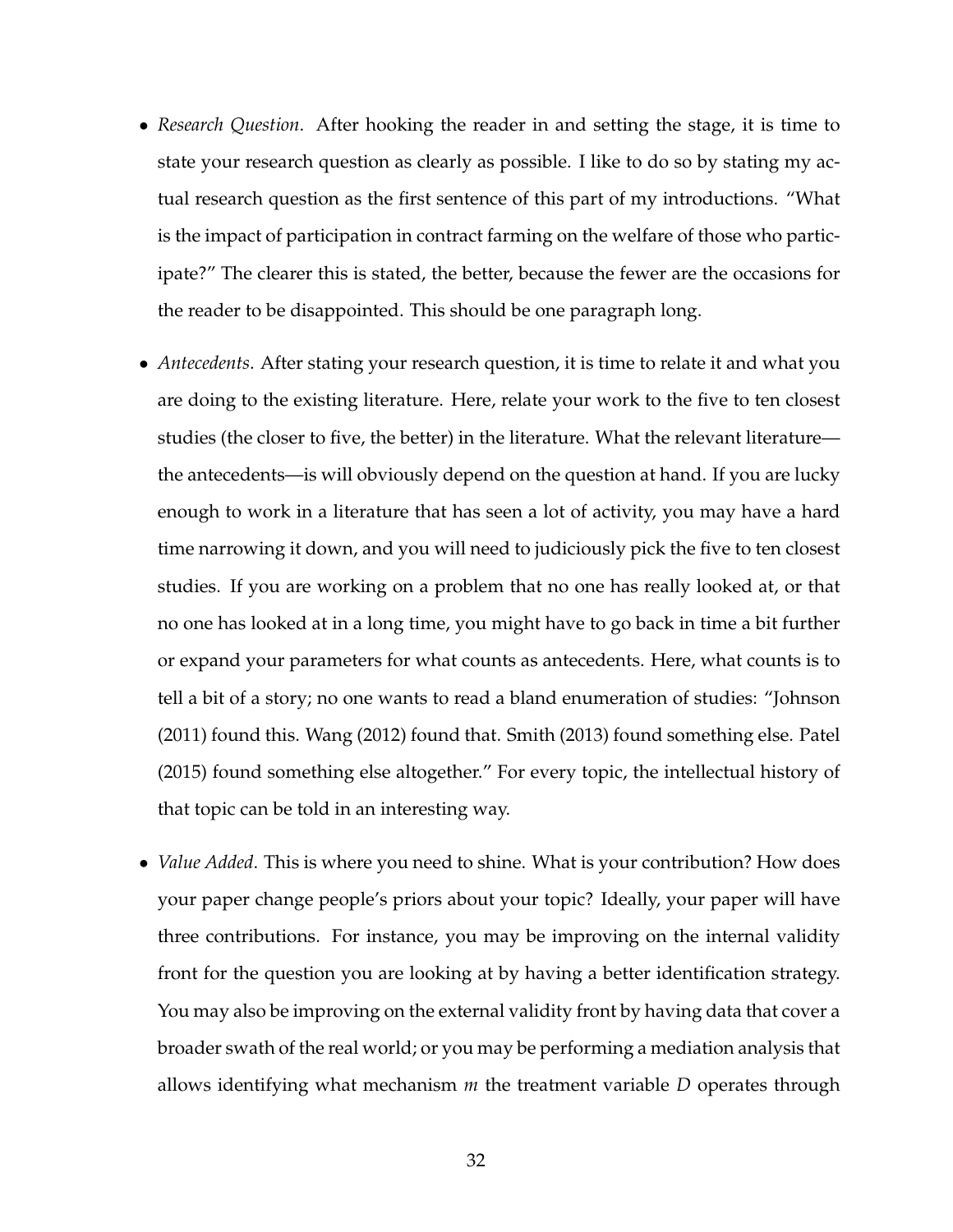in causing changes in *y*. Lastly, you may also be bringing a small methodological improvement to the table. But even papers with one contribution deserve to be published, provided that contribution is important enough.

• *Roadmap*. Lastly, you should provide your reader with a roadmap to your paper. This section usually starts with "The remainder of this article is organized as follows," and it lists section and what they do in order. So for a typical paper, it would go: "The remainder of this paper is organized as follows. Section 2 presents the theoretical framework used to study the research question and derives this paper's core testable prediction. In section 3, the empirical framework is presented, first by discussing the estimation strategy, and then by discussing the identification strategy. Section 4 presents the data and discusses some summary statistics. In section 5, the empirical results are presented and discussed, followed by a battery of robustness checks and a discussion of the limitations of the results. Section 6 concludes with policy recommendations and suggestions for future research." I have seen some economists on social media state that they have gotten papers rejected for many reasons, but never for want of a roadmap section. Fair enough. In most cases, however, it is simply easier to include such a roadmap section and delete it at a reviewer's request than to not have one and have to write one when asked to revise and resubmit a paper, not to mention the fact that some readers will simply expect there to be a roadmap, since the majority of applied economics articles include them. Anything that signals that you know what the unspoken rules and norms of the profession are is a good thing for your article's chances of getting published.

It is best to start writing a paper's introduction as soon as there are some empirical results. After the title and the abstract, the introduction is where most people will decide whether (i) they think your work is interesting enough to keep on reading, and (ii) whether they think your work is of a good enough quality for them to believe your findings. I would guess that the fate of at least 75 percent of articles—whether they get sent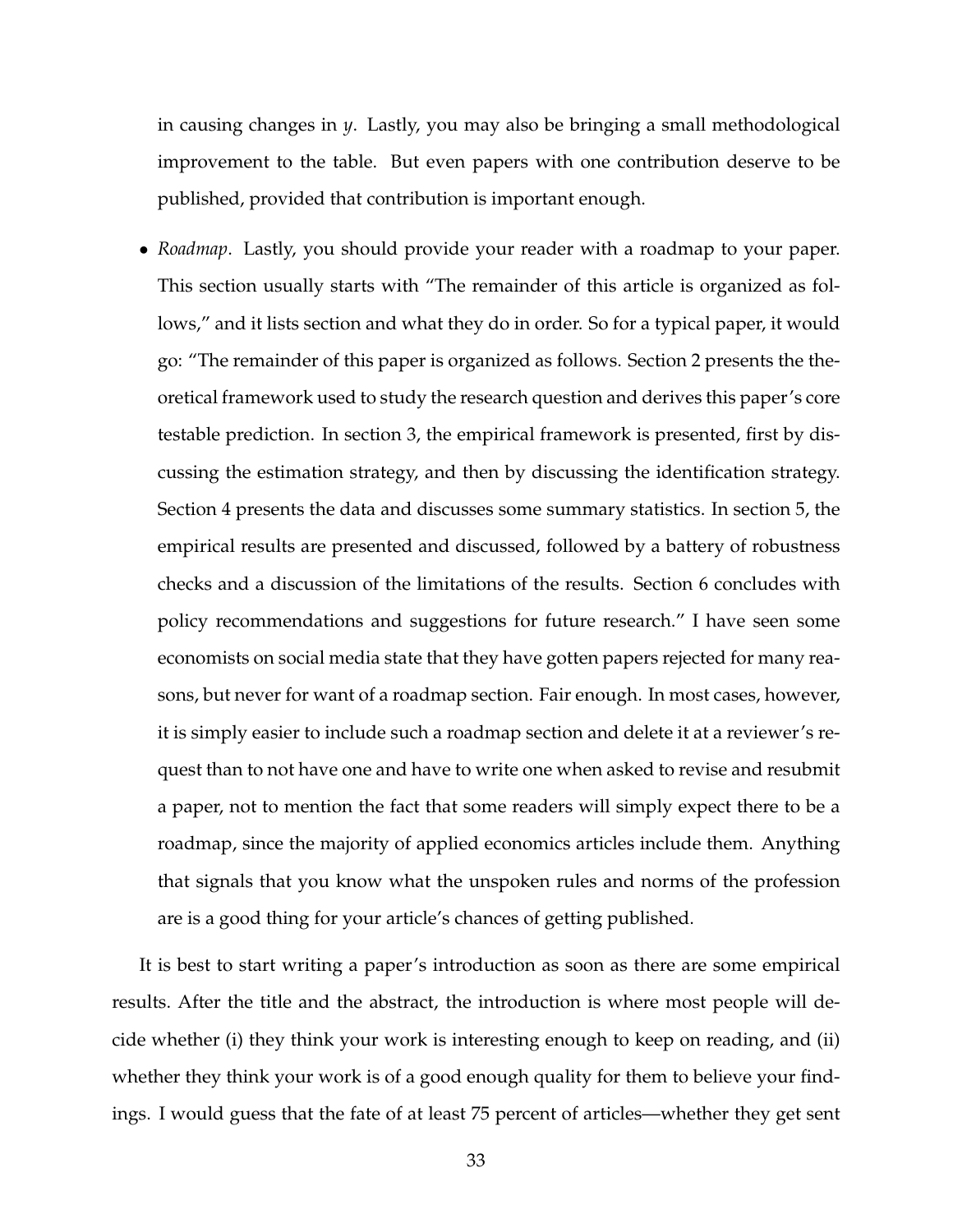out for review, or whether a revision is solicited by the journal when they do get sent out for review—is driven by the introduction. As such, the introduction should be rewritten every time the file is worked on by any of the authors. I would guess that, for most of my papers, I have gone over the introduction at least a few hundred times.

A good introduction works because it sets your readers' expectations just right. If there is one thing that will make a reviewer recommend a rejection, it is a bait-and-switch (i.e., when an introduction overpromises and the rest of the paper underdelivers), or when an introduction is unclear as to what the paper does, and how it does it.

A busy reader will typically read: (i) your title, (ii) your abstract, (iii) your introduction, then skip to (iv) your tables of results, then read (v) your conclusion, going back to the other sections if and only if they have questions about what you are doing, or how you do it. A good introduction minimizes (or eliminates altogether) a reader's need to flip through the paper in search of answers to her questions.

#### **8.3 Abstract**

Having chosen a good title and having written a good introduction, the task of writing your abstract should be relatively easy. Typically, it is possible to write a solid draft of your abstract by keeping only the first sentence of the hook, research question, and value added sections of your introduction, and by polishing up the resulting paragraph some.

A good piece of advice I received from a senior colleague early on in my career was this: Except for the requisite terminology (e.g., randomized controlled trial, difference-indifferences, regression discontinuity), your abstract should be intelligible to any smart, college-educated person who is not an economist. This is especially true for an applied economics paper. After all, we are writing about real-world phenomena that are of interest to policy makers or business managers, so your abstract should be intelligible to someone with a master's degree in public policy or in business administration, depending on what you are doing. Do not make the mistake of confusing lack of intelligibility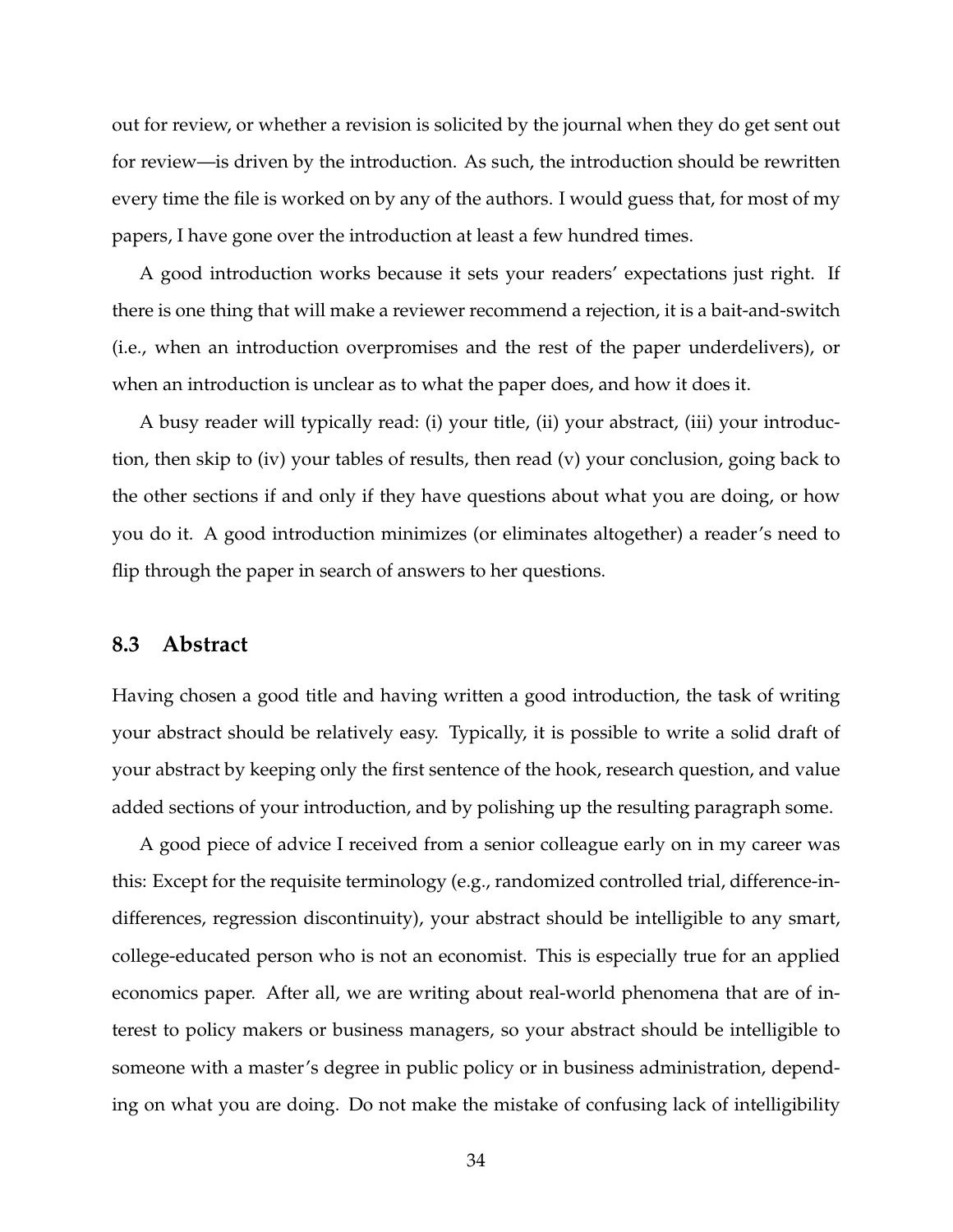with intellectual rigor; this is economics, not French postmodern philosophy.

Ultimately, your goal is not only to get your papers published, but to get them read, and to get them cited. The measure of a scholar's impact in any discipline is her number of citations.<sup>[19](#page-34-0)</sup> If your title is not repellent, and if your abstract is intelligible to people who are not experts in your field and to people in other disciplines, you have just expanded the scope of your citations tenfold, because whether one likes it or not, a lot of people cite stuff they have only read the abstract of.

## **9 Literature Review and Background Sections**

You may have noted that Keith Head's introduction formula includes its own (mini) literature review. Although master's theses or doctoral dissertation chapters should include a separate section reviewing the literature to signal that the student is clearly familiar with the literature she is working in, such a section is almost always entirely unwarranted in an applied economics paper to be submitted to an economics journal.

The reason is simple: Most readers have only very little time on their hands, and most readers will want to get to a paper's contribution sooner rather than later. As a result, a mini literature review discussing how a given paper relates to the five to ten closest studies in the literature is much more effective than a separate section reviewing an entire literature.

Moreover, most people are not good enough writers to pull off writing a literature review section that is worthy of being read, which requires telling a compelling story about the development of an idea. Though most researchers know their topic well enough to be able to identify all or almost all of the relevant related studies, few are able to aggregate the knowledge derived therefrom and coherently write up the intellectual history of the

<span id="page-34-0"></span><sup>19</sup>One is tempted to add "in any discipline *except* economics," as it is only in economics that it is seemingly more important to please five to ten gatekeepers so as to get in the right journals than it is to actually have an impact.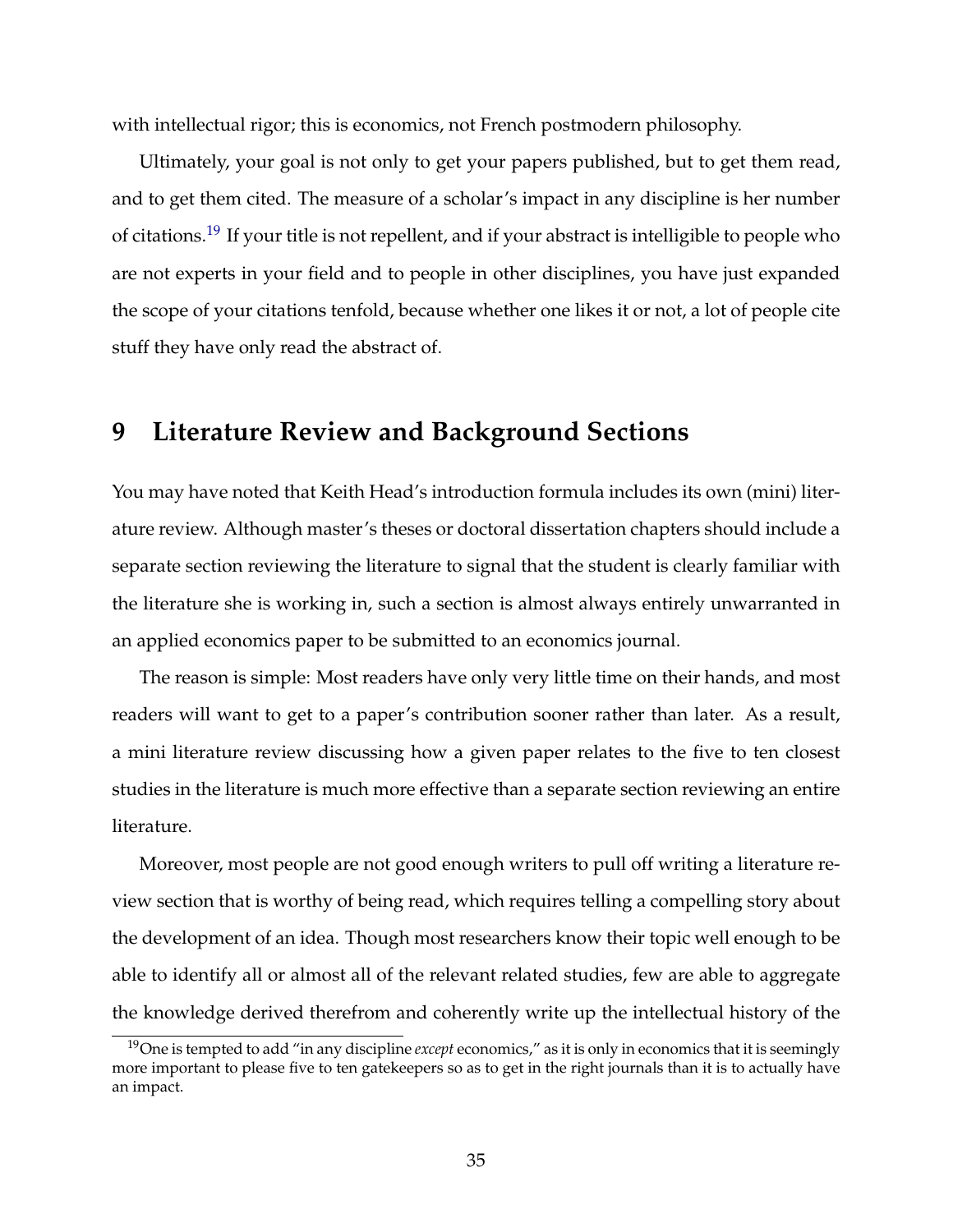topic at hand. In any case, literature reviews are best written by senior scholars—who are more likely to offer a unique perspective on a topic because they have actively worked on it—and to theses and dissertation chapters. For the majority of applied economics articles, unless a reviewer asks for a separate literature review section, a mini literature review in the introduction is enough.

What about background sections? Those are a different story. When a topic requires a good amount of background knowledge, a separate background section can be very useful. This is especially the case when the details of some legislation need to be kept in mind when assessing the effects of some part or all of that legislation on some outcome of interest. Likewise, in empirical industrial organization studies, it is common for authors to include a background section that describes the industry they are studying. As with anything else in an applied economics article, the background section should tell the reader what she needs to know—no more and no less.

## **10 Where to Submit?**

All of the foregoing was geared toward writing papers that can be submitted (and hopefully published) in peer-reviewed journals. This naturally raises the question of how to choose where to submit an article once that article is "finished."[20](#page-35-0)

Over the years, I have heard differing advice about whether one should write for a specific target journal or not. Some people say that you should write with a specific journal in mind; others say you should just write the paper, see how it turns out, and then think about where to submit.

I do not really have an opinion on the matter, except for the following: I strive to write for an (imaginary) audience composed of PhD economists, but an audience of PhD economists who are not familiar with my field. Here, think of your classmates during

<span id="page-35-0"></span> $^{20}$ I use quotation marks before our work is never finished. When I am unfortunate enough to have to look at my own published papers, I always find something I wish I could have done better.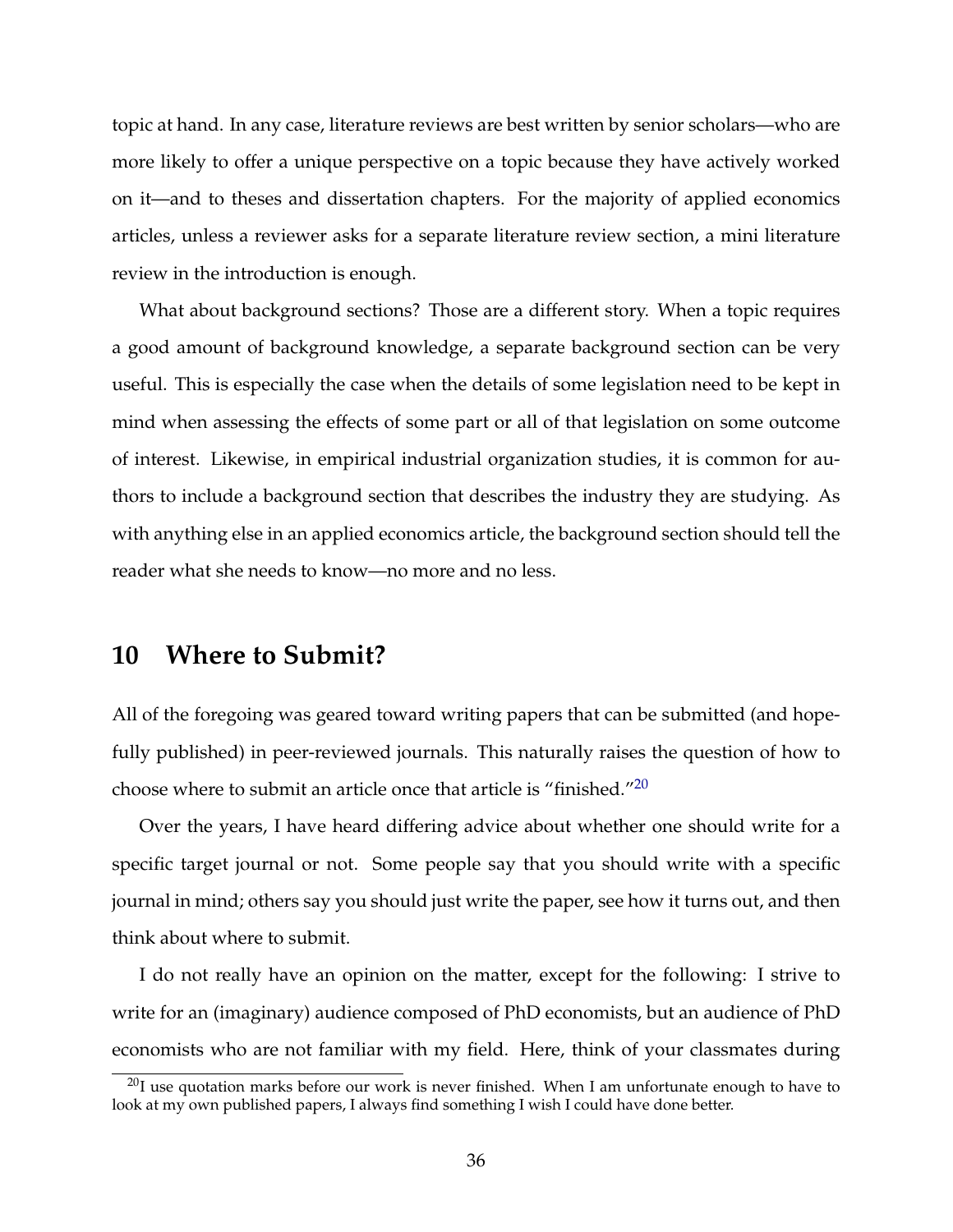your first-year core courses, most of whom probably ended up in different fields. As such, I tend to write for a more general reader. I am convinced that even when you end up submitting an article to a field journal, writing for a general audience helps. The editor, for instance, might be in your field, but might not be familiar with your specific topic, so writing for a general audience can help convince her that your work is of general enough interest within your field. Likewise, writing for a general audience might help you attract readers who would otherwise not read your article by making it accessible to them, which ultimately leads to your work being cited more.

Going back to the question of where to submit, here are a few general guidelines, in no particular order.

If you choose to submit to a field journal, make sure that you actually cite a good number of articles published in that journal (or close substitutes, e.g., *Economic Development and Cultural Change* for *Journal of Development Economics*, or *Labour Economics* for *Journal of Labor Economics*) and in that field over the last five years, and more recently if possible. This does two things. First, citing articles published in that journal serves to convince the editor, who has to decide whether to desk reject your paper or send it out for review, that your paper should be sent out for review because it is a good fit with what the journal publishes. Second, citing articles recently published in that journal helps the editor select reviewers for your paper.

If you only cite older articles published in your target journal, odds are the journal has moved on from publishing on that topic (probably because the topic is no longer in fashion), which makes it more likely that the editor will desk reject. If she does choose to send your paper out for review, it might be difficult for her to find the right reviewers, because the people who have published on that topic in her journal are likely to have moved on to other topic and to get cranky about having to review papers on it.

If you do not cite articles in your target journal, even if the editor decides that it is a good fit for that journal, you run the risk of getting reviewers suggested by a keyword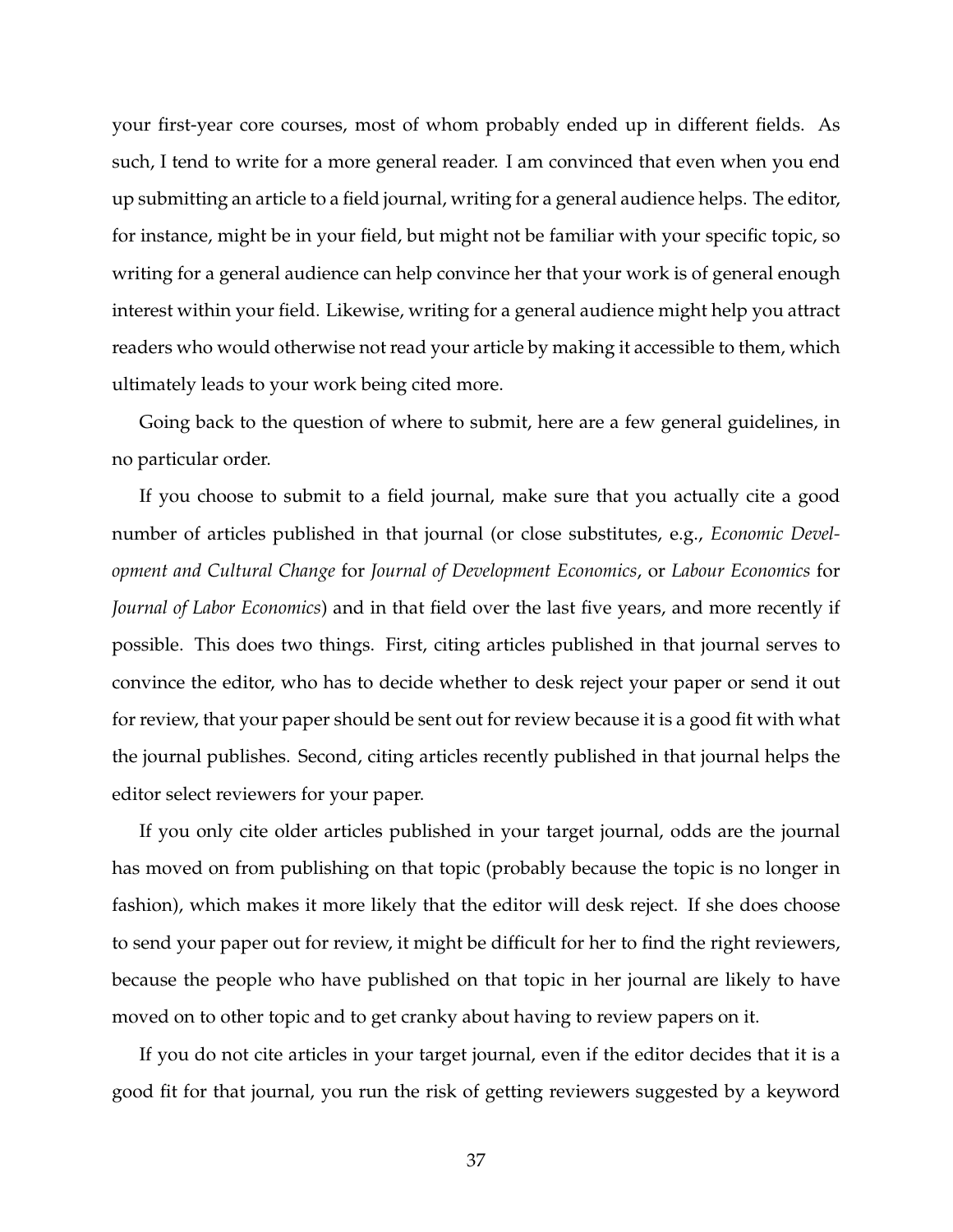search. For instance, I once had to handle a trade manuscripts which only cited the works of Jagdish Bhagwati, Paul Krugman, Marc Melitz, and so on, without citing any work in the journal I was handling it for (or in any close substitute journal, for that matter). When they are not familiar with a given topic, editors start thinking about reviewers by looking at the references of a paper. Here, the issue is that Bhagwati, Krugman, and Melitz probably do not have time to referee for field journals, especially field journals that are not ostensibly about international trade. So how did I get reviewers? By doing a keyword search (e.g., "international trade") in the editorial system. This returned a few hundred candidate reviewers, and I selected two or three of them. But I am pretty sure none of those reviewers had seen the paper. And therein lies the rub: One of the unfortunate, unstated truths about this profession is that no matter how much we like to think we are doing Very Serious Science, we are not. Network effects sadly matter, and reviewers are more likely to be favorable toward your paper if they have seen it before, preferably in a seminar or at a conference where they got to ask their questions about the work.

When submitting to a field journal, it is thus important to cite things that have been published recently in that or closely related journals. How about general journals? Here, opinions differ. I have heard that, when submitting to a top-five journal, $^{21}$  $^{21}$  $^{21}$  it is best to minimize the number of citations to field journals, because some general-journal editors conclude when they see that an article citing too many articles in field journals that that article also belongs in a field journal. I personally think that this is misguided, but I am also not an editor at a general economics journal, so my opinion is just that.

Given the foregoing, two approaches work reasonably well. The first approach is that you write your paper with a specific target journal in mind, because you know that that journal has recently been publishing articles on your topic. For instance, suppose you are writing a paper on the inverse relationship between farm or plot size and productivity. In

<span id="page-37-0"></span><sup>21</sup>Traditionally, the top five journals in economics have been, in alphabetical order, the *American Economic Review*, *Econometrica*, the *Journal of Political Economy*, the *Quarterly Journal of Economics*, and the *Review of Economic Studies*. Other top general journals include the *American Economic Journal: Applied Economics*, the *Economic Journal*, the *Journal of the European Economic Association*, and the *Review of Economics and Statistics*.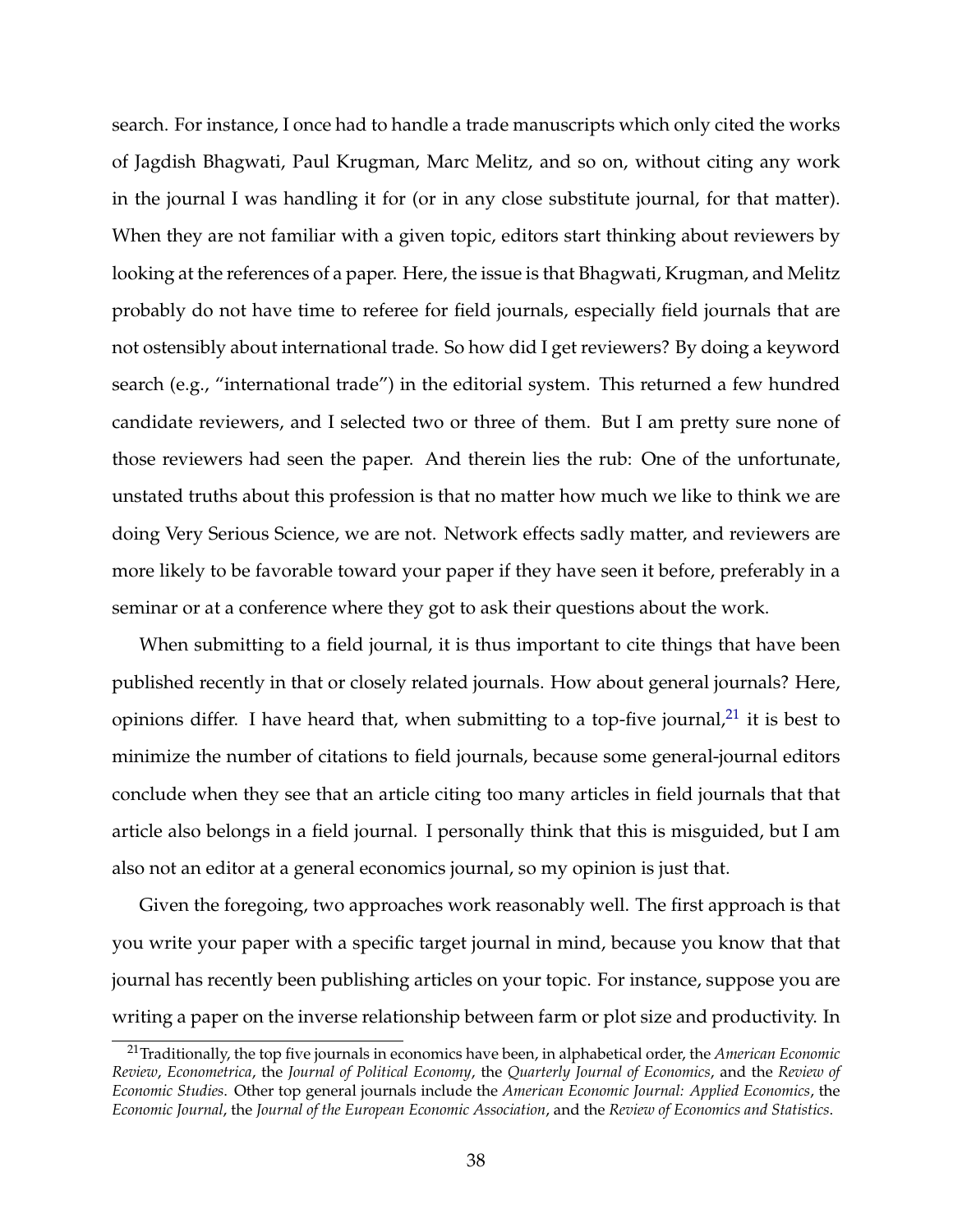recent years, the *Journal of Development Economics* (JDE) has published a number of articles on the topic, and so that would be a natural outlet for your paper if and only if (i) your methodology clearly improves on that used in those recent articles in JDE on this topic, $^{22}$  $^{22}$  $^{22}$ or (ii) your methodology is as good as the methodology in those articles, but your results go against conventional wisdom on this topic and you can explain why that is the case.

The second approach is to just write the paper without a specific outlet in mind, but still keeping the average economist in mind. Once you are "done" writing your paper, you then look at your list of references. If there are some field journals you cite more than three times each, those are all good candidates regarding where to submit. Once again, if your work improves on both the internal validity and external validity fronts, you should start with a more general economics journal. Know, however, that even the very best papers have a low probability of getting into those journals, as the competition is fierce—and it is getting fiercer.

## **11 Conclusion**

I have sought to write down the unspoken rules and norms that respectively guide and surround the writing of papers in applied economics. Starting with the typical structure of an economics article, I have first discussed each of the constituent sections of that structure. Rather than tackle these sections in the order in which they appear in a working paper or published article, I have instead tackled them in the order in which they are actually written in the process of writing a research paper. Among other things, this means that the discussion of how to pick a title, how to write an introduction, and how to write an abstract as been relegated toward the end of this paper.

Ultimately, my goal is to de-mystify the paper-writing process for applied economists.

<span id="page-38-0"></span> $^{22}$ By "clearly improves," I mean that it improves from the perspective of internal validity. If you can improve on both the internal validity and the external validity front, you may want to try submitting to a more general economics journal first.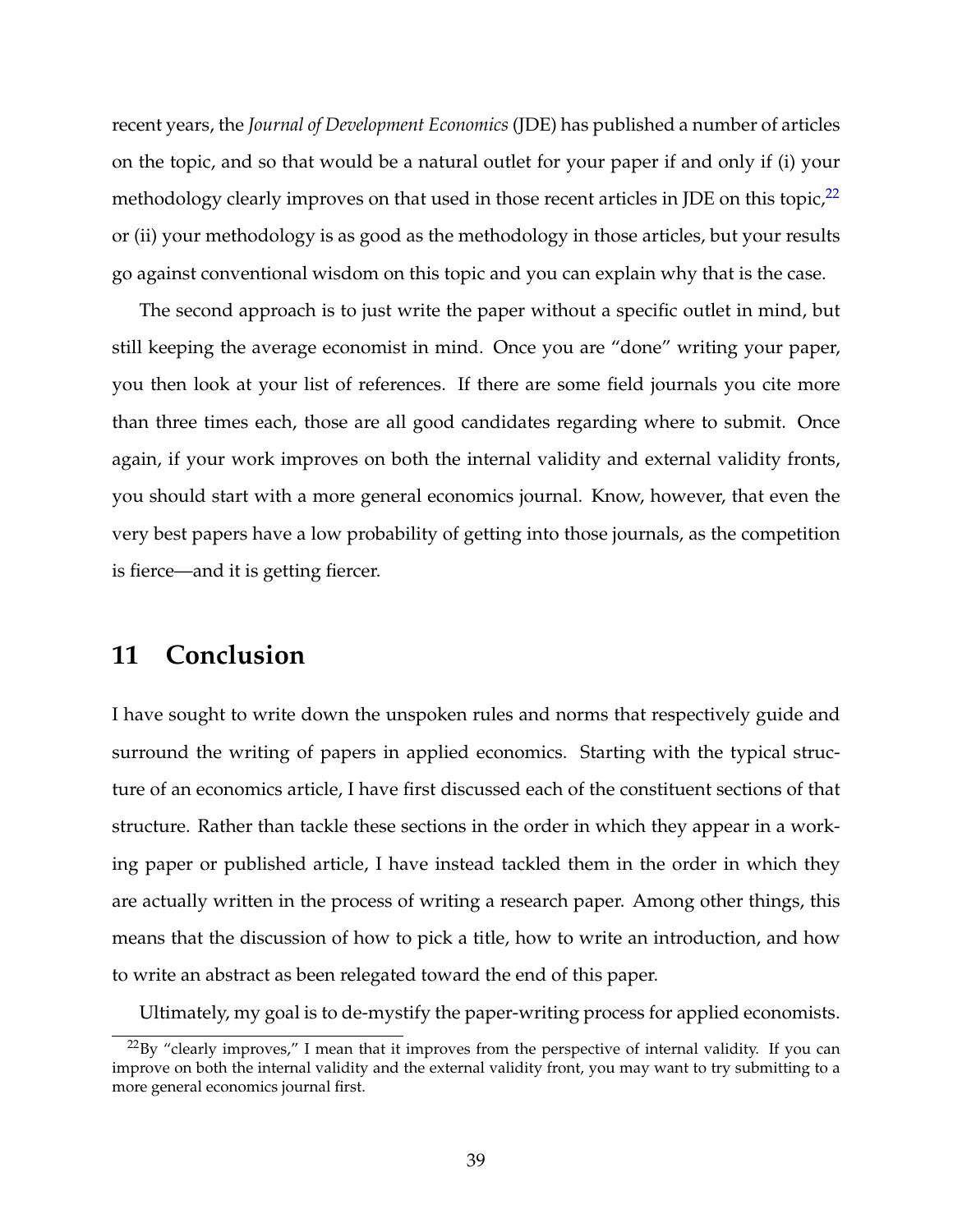Science-fiction author William Gibson famously said that "The future is already here it's just not evenly distributed." Likewise with a lot of the information contained in this paper: that information is publicly available; it's just not uniformly distributed. This is especially so given that many graduate programs in economics, applied economics, business, or public policy—programs that purport to train people in the art of writing academic papers—do not have a class or seminar dedicated to that art. It is my belief that, when it comes to technical skills, most PhD programs train their students in ways that are roughly equal (and really, anyone with enough cash can buy her own copy of leading graduate textbooks in microeconomic theory, econometrics, and so on, and go through them). Where the quality of training differs between "good" and "bad" PhD programs is in whether students are taught interstitial knowledge of the kind presented in this paper, and whether they are taught to discriminate between good and bad research questions. My objective in writing this paper has been to play to my comparative advantage and equip anyone who has the time to read this paper with the right tools for the former. For the latter, the reader will have to look elsewhere, as I am only starting to find out now, more than 13 years after finishing my PhD, what constitutes a good research question.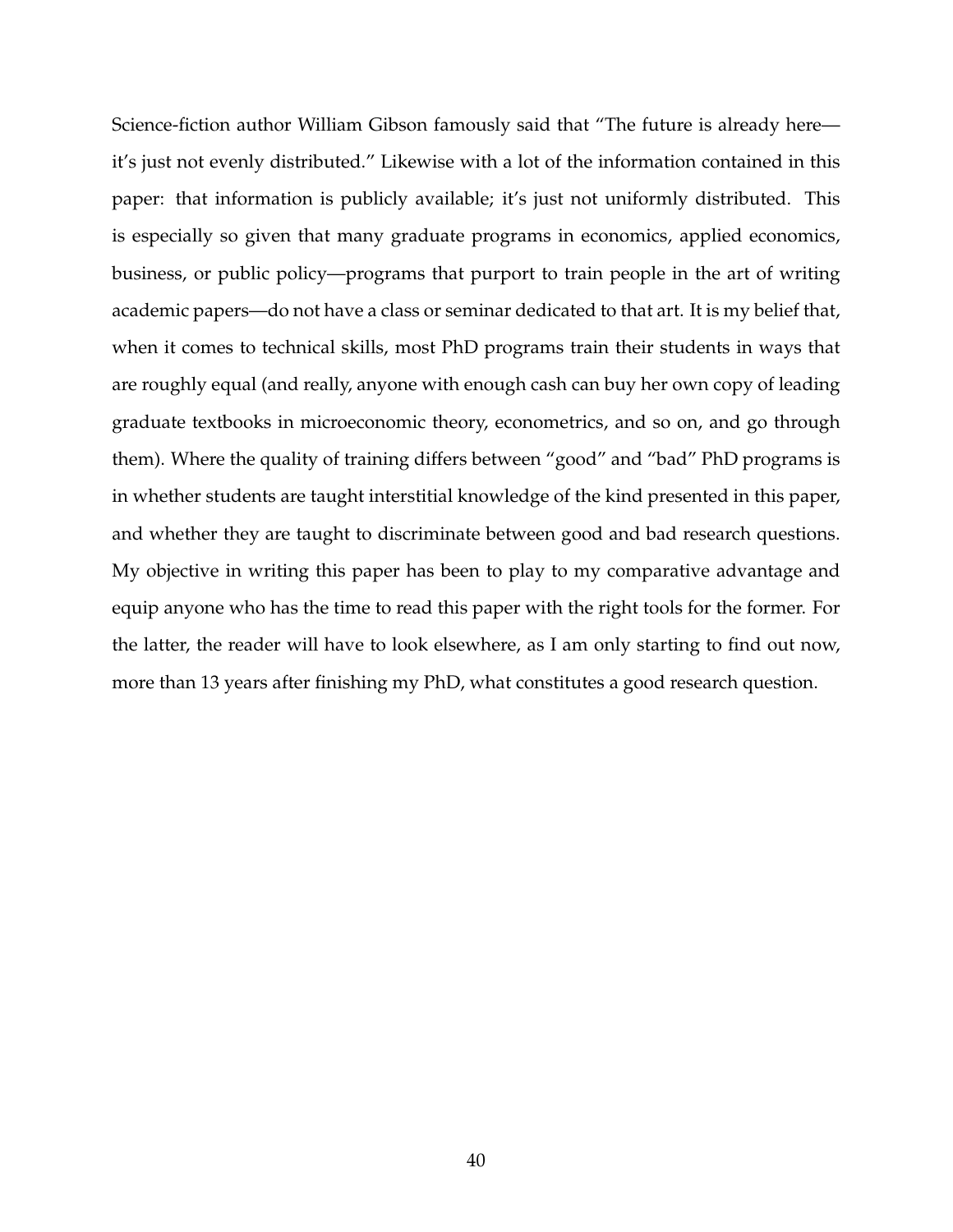# **References**

- [1] Abadie, A., S. Athey, G. Imbens, and J. Wooldridge (2017), "When Should You Adjust Standard Errors for Clustering?," NBER Working Paper.
- [2] Acharya, A., M. Blackwell, and M. Sen (2016), "Explaining Causal Findings without Bias: Detecting and Assessing Direct Effects," *American Political Science Review* 110(3): 512-529.
- [3] Altonji, J., T.E. Elder, and C.R. Taber (2005), "Selection on Observed and Unobserved Variables: Assessing the Effectiveness of Catholic Schools," *Journal of Political Economy* 113(1): 151-184.
- [4] Adler, Mortimer J., and C. Van Doren (2014), *How to Read a Book*, New York: Simon and Schuster.
- [5] Angrist, J. D., and J.S. Pischke (2010), "The Credibility Revolution in Empirical Economics: How Better Research Design Is Taking the Con Out of Econometrics, *Journal of Economic Perspectives* 24(2): 3-30.
- [6] Bellemare, M.F. (2012), "Insecure Land Rights and Share Tenancy: Evidence from Madagascar," *Land Economics* 88(1): 155-180.
- [7] Bellemare, M. F., and J.R. Bloem (2018), "Does Contract Farming Improve Welfare? A Review," *World Development* 112: 259-271.
- [8] Bera, A.K., A. Ghosh, and Z. Xiao (2013), "A Smooth Test for the Equality of Distributions," *Econometric Theory* 29(2): 419-446.
- [9] Burke, M., L. Falcao Bergquist, and Edward Miguel (2019), "Sell Low and Buy High: Arbitrage and Local Price Effects in Kenyan Markets," *Quarterly Journal of Economics* 134(2): 785–842.
- [10] Conley, T.G., C.B. Hansen, and P.E. Rossi (2012), "Plausibly Exogenous," *Review of Economics and Statistics* 94(1): 260-272.
- [11] Deaton, A. (1997, 2018), *The Analysis of Household Surveys*, Washington, DC: World Bank Group.
- [12] Foster, A. D., and M.R. Rosenzweig (1995), "Learning by Doing and Learning from Others: Human Capital and Technical Change in Agriculture," *Journal of Political Economy* 103(6): 1176-1209.
- [13] Gerber, A.S., and D.P. Green (2012), *Field Experiments*, New York: W.W. Norton & Co.
- [14] Glennerster, R., and K. Takavarasha (2013), *Running Randomized Evaluations*, Princeton, NJ: Princeton University Press.
- [15] Glewwe, P.W., and M. Grosh (2000), *Designing Household Survey Questionnaires for Developing Countries*, Washington, DC: World Bank Group.